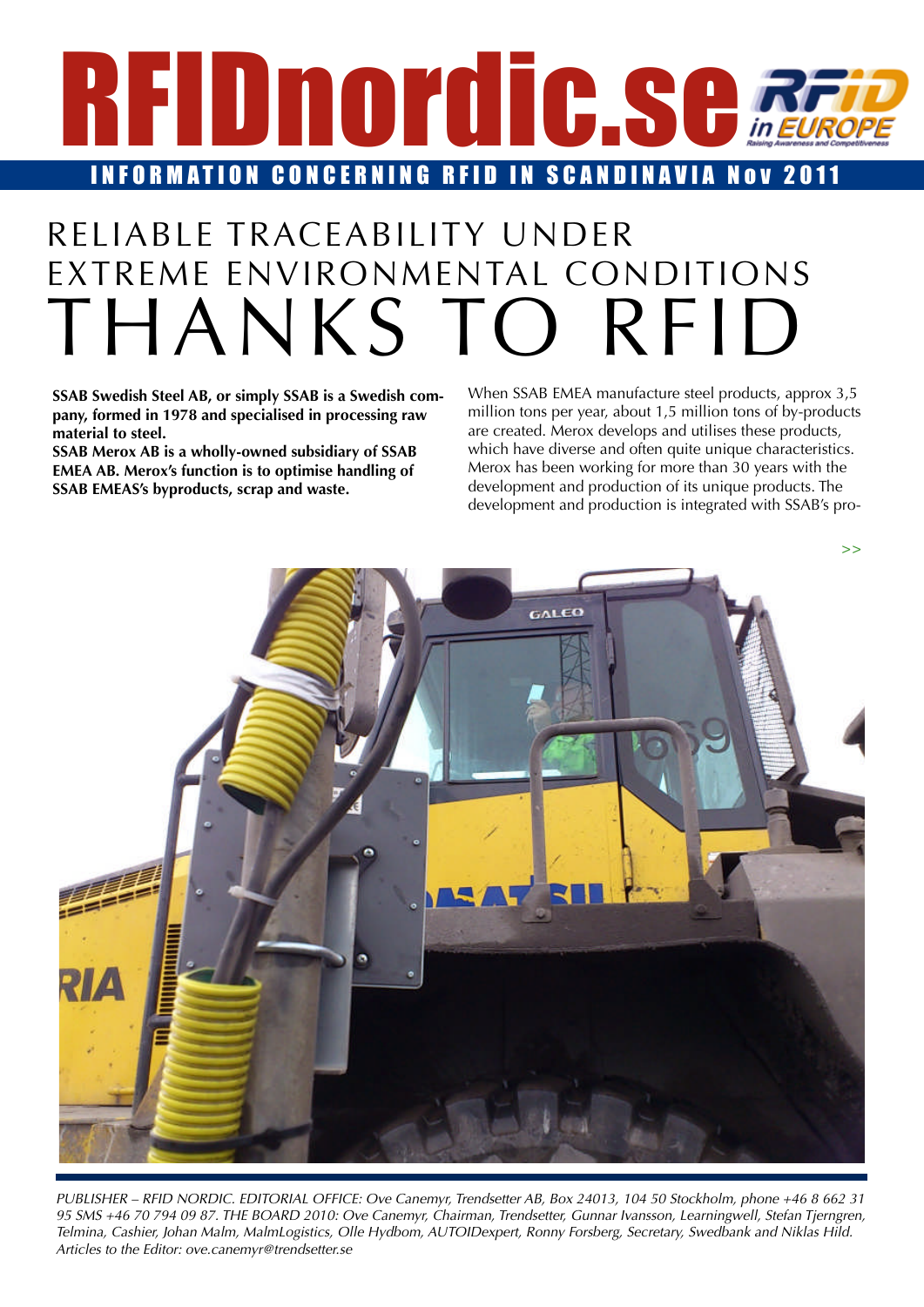the ID-card close to the side window. As soon as the



dle trucks with a total with a total with a total weight of  $120\,$ 

### **CONTENTS:**

- **[Page 1 Thanks to RFID](#page-0-0)**
- **Page 3** RFID as a Mobile Service Recently Merox needed to u
	-
- **[Page 5 RFID for better health in](#page-4-0)  Denmark** rage  $\overline{s}$  is the formation relation in
- **Page 6 RFID for Art Collections** an existing weighbri
	- **[Page 8 Tailored RFID chips](#page-7-0)**
	- **[Page 11 NFCTAGS.COM](#page-10-0)**
- **[Page 12 RFID for car parking](#page-11-0)  in Turkey** total weight of 120 tons.<br> $\frac{1}{2}$  in Turkey
	- **[Page 13 Total environment control](#page-12-0)  [with RFID](#page-12-0)**
	- **Page 15 [The RFID NORDIC](#page-14-0)  [Scholarship 2011](#page-14-0)**
	- **[Page 16 UHF GEN 2 RFID Tags](#page-15-0)**
	- **[Page 17 Control System at Italian](#page-16-0)  [Court House](#page-16-0)**
	- **[Page 18 SAS launches smart Pass](#page-17-0)  [across Scandinavia](#page-17-0)**
	- **Page 19 [The Chapman University](#page-18-0)  [Installation](#page-18-0)**
	- **[Page 20 RFID to track Government](#page-19-0)  [Assets](#page-19-0)**
	- **[Page 21 Become a member of RFID](#page-20-0) NORDIC for 700€/year**

**Send your contacts to: [ove.canemyr@](mailto:ove.canemyr@trendsetter.se) [trendsetter.se](mailto:ove.canemyr@trendsetter.se)**

**[Page 22 Members of RFID NORDIC](#page-21-0)**



duction of high quality steel. Merox's company motto can be expressed in **Page 1** Thanks to RFID **the following sentence:** Thanks to RFID Recently Merox needed to upgrade

#### **Page 4 The Golden Tag Award 2010** has an [outstanding](#page-3-0) [performance,](#page-3-0) a multitude of options **We know exactly what goes into our production - and what comes out.**

an existing weighbridgesystem, since payloads have increased over theyears. After the upgrade, the weigh-Page 11 NFCTAGS.COM bridge now can handletrucks with a length of the various trucks with a length of the various trucks with a length of the various trucks with a length of the various trucks with a length of the various t

> The RFID system is based on UHF Gen2 tags in the form of a credit card. Each type of material to be handled by the truck has its unique ID-card. Each driver has a booklet with Alu-covers where all different cards are kept. This guarantees that only the card connected to the actual payload will be read by the system.

> The stationary reader is a Scirocco type 610 with a built-in heater, to guarantee safe readings down to -40 °C.

"There are two main reasons why we selected the Scirocco reader" say Bob and Roland. "First, the system has an outstanding performance, a multitude of options and is easy to get up and running. Secondly, we had a very good support from the

whole Scirocco crew."  $\overline{\text{Cov}}$  and the sendered error.<br>The wide span in length and height of the various trucks and haulers, made it necessary to utilise two sepa-his mission. Thanks to the RFID-based system, Merox

**ES INTO OUR** rate antennas in order to cover all possible positions  $MES OUT.$  Where the ID-card could be during the identification<br>
nce process

process.

In the picture above we can see how the driver just holds the ID-card close to the side window. As soon as the weighbridge has caught the weight, weighbridge has caught the weight,<br>the computer system fetches the RFIDcode of the ID-card from a predefined system port. All data is sent via Ethernet to the office computer, where the operator now has full control over the entire process. *ard* crose.<br>as the

As soon as the driver sees the red stoplight at the end of the weighbridge change to green, he is cleared to drive off to complete his mission. Thanks to the RFID-based system, Merox now can be sure that their motto We know exactly what goes into our production - and what comes out is fulfilled, with no exception.

*For further information: Bob Forslund, bob@amc-hb.se. Roland Karlsson, info@identservice.se*

2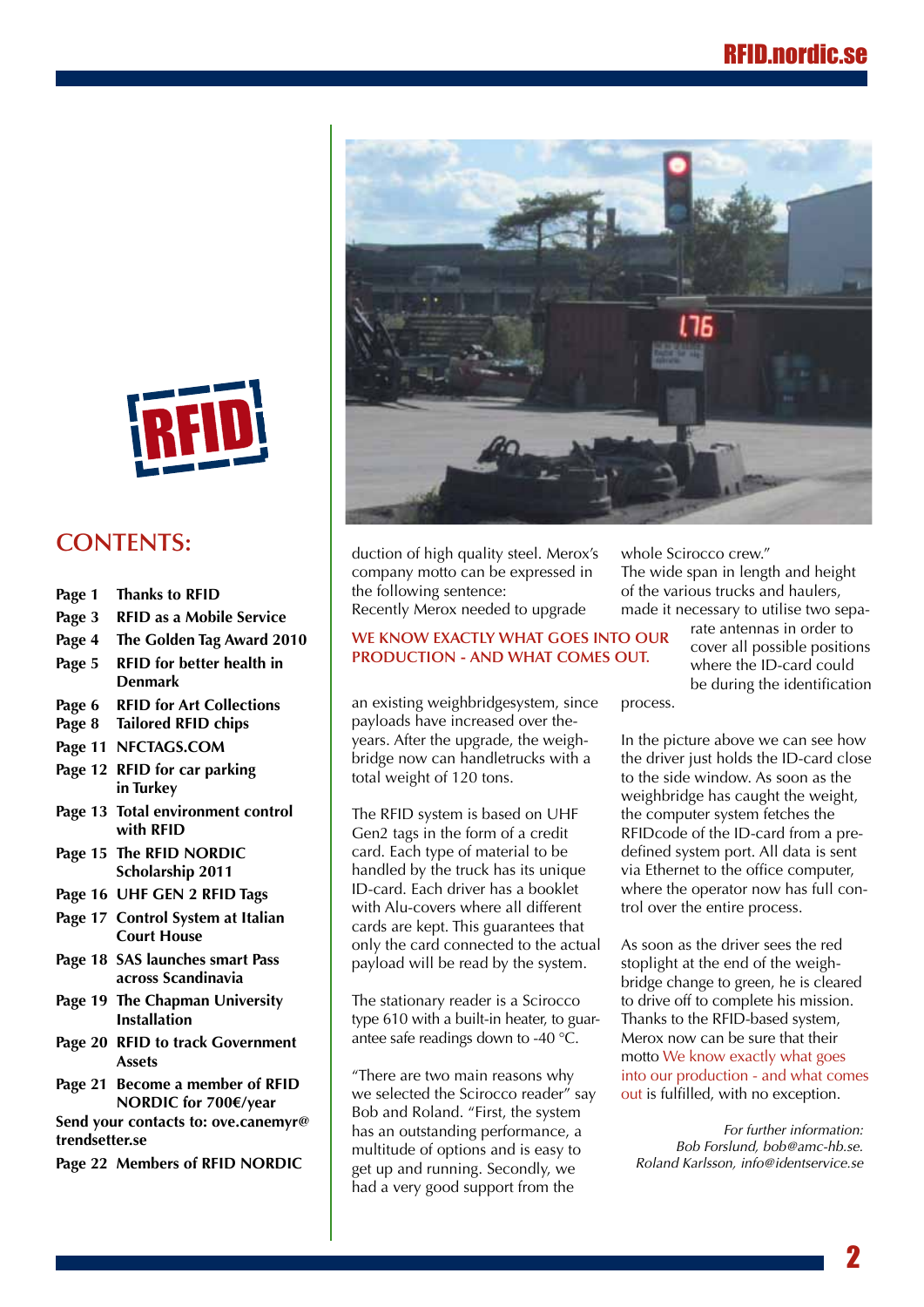<span id="page-2-0"></span>

## RFID as a service, on YOUR MOBILE PHONE

For many years the RFID industry has been struggling with hardware and software development, chip and antenna design as well as standardisation issues from tag data, protocol, frequency to integration, traceability, authentication and much more.

Today we can see so many cases rolling out from global companies, government projects, industry projects down to small cases at local SME's.

We see projects in transportation,

logistics, supply chain, food, pharma, aviation etc.

Most projects are being designed and built from scratch, case by case, which comes with cost and time for the customer.

Microtracking is the first rfid service on the market, covering the global standards, running on your mobile phone in your pocket.

With a small reader connected to your phone, it let you scan rfid tags,

get them decoded on your phone display and send the event in EPCIS format to a web-server, for system integrators to handle thousands of users by one simple API.

The service is really easy to get started with; get the reader, download the app and start reading tags, the monthly fee for the service start at  $€10$ 

> *For more information: <www.microtracking.se> or niklas@microtracking.se*

> > 3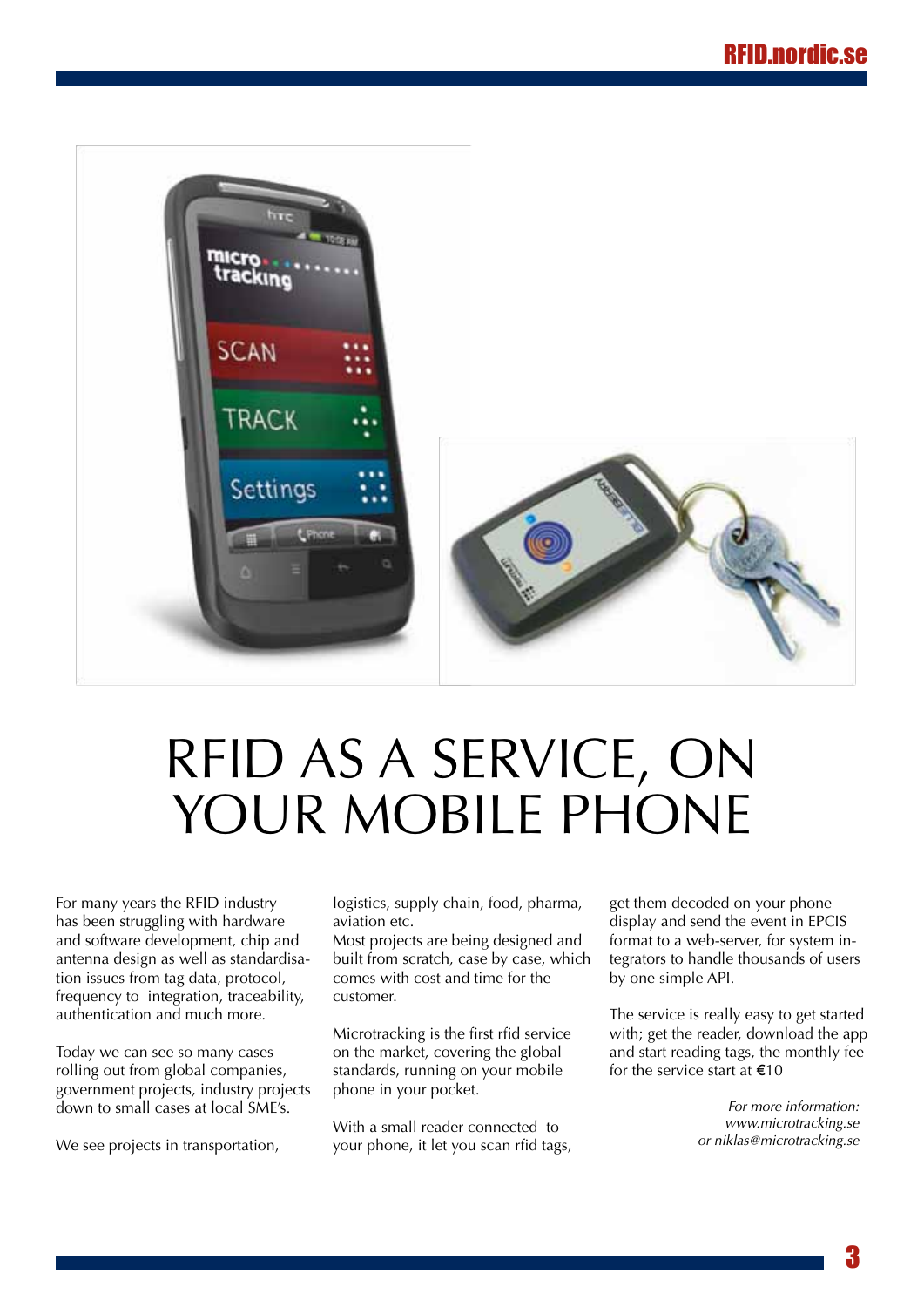### <span id="page-3-0"></span>The Swedish Transport Administration won "The Golden Tag Award" 2010!

**Trafikverket (The Swedish Transport Administration) and it's on-going RFID project was one of five nominated RFID project in Europe for the** 

**annual Gold Tag Award. It was the second time in a year that Trafikverket won a prestigious prize for its RFID efforts. In September 2010 they won GS1 's global award as the world's best project, all categories.** 

The award ceremony took place on the 6th of October 2011 in connection with the Technical Fair in Stockholm. RFID Nordic established the prize, The Golden Tag Award, in 2005. The award consists of two parts, "THE GOLDEN TAG" and "THE MINI TAG". The GOLDEN TAG is assigned to the project that utilizes RFID technology best with a focus on innovation and customer value. Trafikverket with Mr Lennart Andersson, being the project manager, became the lucky winner of the GOLDEN TAG prize 2010. The MINI TAG is assigned to the consultant who significantly contributed to the successes of its customer. LearningWell AB with their Senior Consultant Mr Gunnar Ivansson was the proud winner of the MINI TAG of the same year.



their administrative burden and will get a better control of their "rolling stock". Rescue services agencies will get increased opportunities to keep track of wagons with dangerous goods. The list is long when it comes to increased

"After a number of successful pilot projects, the Swedish Railway will now take the next step to build an infrastructure of RFID readers around the country", Mr Ivansson says. Overall, it may be more than 600 installations over the country. "This means that we can follow and track RFID-tagged railway wagons/vehicles in a very dense network throughout Sweden", Mr Ivansson continues. Railway traffic is international and the ambition is to get to a European standard for RFID in the transport sector together with GS1 in Sweden, which is a standardisation organization for RFID standards (and other areas such as barcodes, e-commerce etc).

There are great opportunities for all involved parties! Trafikverket will gain substantial savings in infrastructure maintenance thanks to individual RFID tagged vehicles. Freight companies see great opportunities in its logistics management, to know exactly where in a train set a wagon is located, exact arrival of a destination and all this will simplify loading/ unloading dramatically. The railway companies will be able to reduce

efficiency and security.

LearningWell was involved in Trafikverket's project in 2009 with its RFID expertise and has, as stated in the nomination to Minitaggen, "significantly contributed to the success". "It's amazing to follow the development in Europe, but also railway applications in countries outside the EU are in contact with us as Sweden is considered to be a front-runner for use of RFID on the railways", says Gunnar Ivansson. Trafikverket has already begun to look at the next challenge; how best to support intermodal transport, interaction between different modes of transport. , "Of course we hope to take part of that trip, too" Björn Wide adds, being the CEO at LearningWell in Stockholm.

*For further information, please contact: Gunnar Ivansson +46 70 3328470 gunnar.ivansson@learningwell.se Björn Wide +46 730 630160 bjorn. wide@learningwell.se Lennart Andersson + 46 70 756 56 lennart.andersson@trafikverket.se*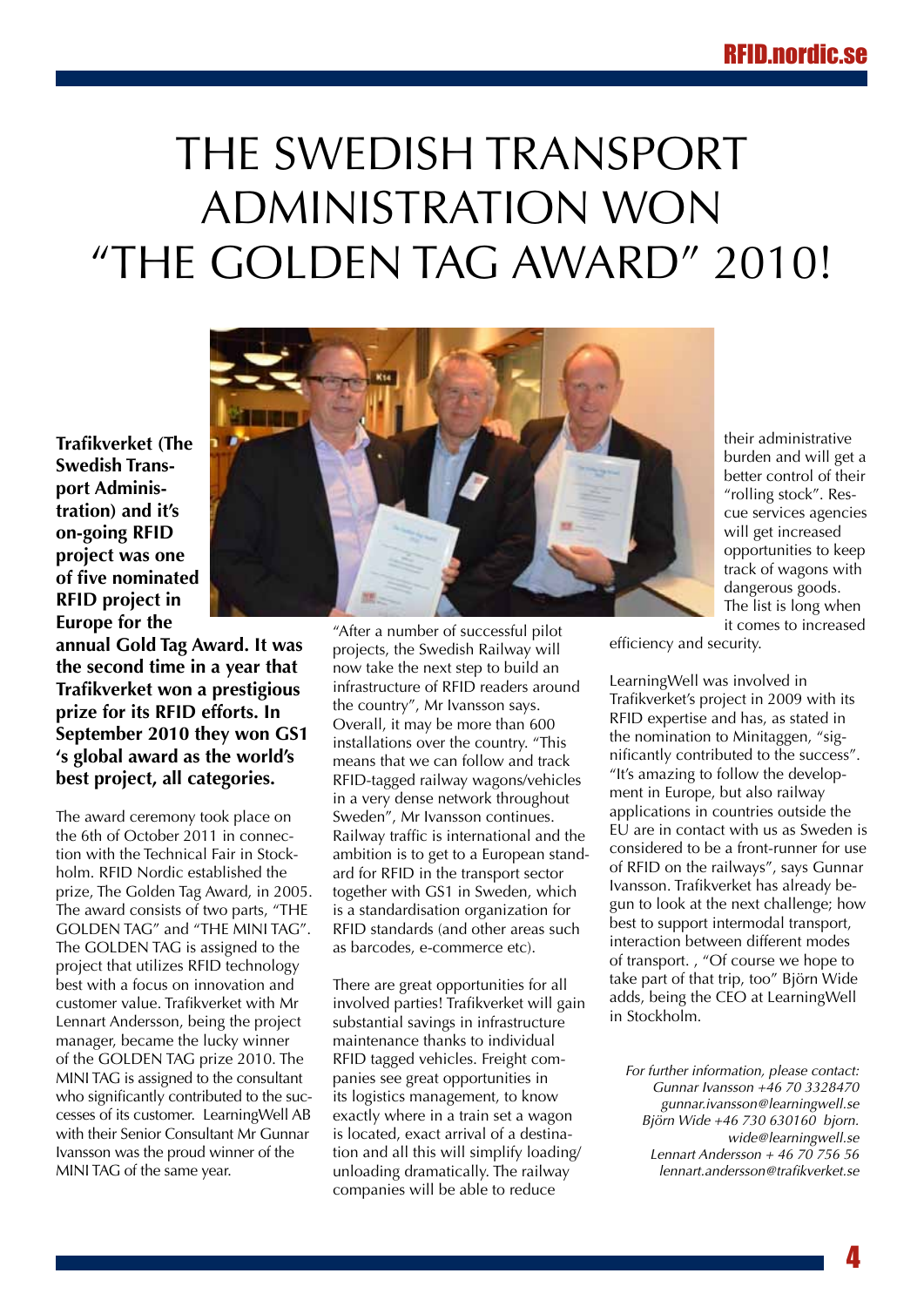### <span id="page-4-0"></span>RFID for better health in Denmark!

#### **BACKGROUND**

In Denmark campaigns like "We ride our bicycles to work" or "All kids bicycle" have shown that both children and adults bicycle more when prizes can be won. Tedious manual input of data and time delays however make

it impossible to get an updated view of how many people actually do ride their bikes and it might also discourage some from participating in the campaigns at all.

Experiences from the United States have however shown that with automatic registration a long term concept can be found which stimulates to more bicycling.

#### **The project**

This American concept, based on RFID readers and tags on the bicycles, was adapted to the Fredericia municipality in Denmark. The registration should occur at the destination of the bike ride

and readers have consequently been offered to schools and employers in Fredericia.

The involved SW house developed a database and an associated website that receives all reg-istrations, i.e. location, time and ID. This information is transferred from the readers to the database in two ways:

1. Directly in the MS SQL database. Logics in the reader determine when the transfer shall occur.

2. Via Internet through a web gateway. The client determines when the transfer shall occur.

The reader will only transfer one registration per day per tag ID. The basic data is the tag ID, the reader ID and the timestamp.

The reader, the antenna and all the equipment for communicating over WiFi and GPRS are integrated in one box that is ready to be plugged in and configured for the local network. This means that the installation costs are minimised and the RFID-box is univer-

sal and can be used for other similar purposes.

The tags were after extensive testing successfully mounted on the wheel spokes. The required reading distance for the project was 4m, but verifications confirmed reading distances of 6-9m with all readers, as Troels Andersen, the project manager of Fredericia Cyclecity, was delighted to find out. Other tests showed that several bicycles together passing at high speed (for bicycles) were correctly read as well. Prizes to be won were ranging from little children gifts, e.g. tattoos and bracelets, to dinners in local restaurants and even bicycles. This bicycle pro-ject, Cykelscore. dk, was presented during a bicycle conference in Fredericia on 27 October 2011. It is actually

Several suppliers of RFID were invited to respond to the RFP from Fredericia. One of them, Scirocco AB together with its local partner, RFID Specialisten, was chosen to initially supply:

- R610 readers with integrated support for WiFi and GPRS, as well as movement sen-sors.
- A100 antennas with linear polarisation.
- Several hundreds of tags for each reading site.

planned as a pilot project, which after proven success will be introduced in other parts of Denmark as well. This is expected to take place in the coming year, with the support of Kræftens Bekæmpelse, the Danish organisation for the prevention of cancer, which has shown substantial interest in it.

*For further information please contact: christer.lidgard@scirocco.se*

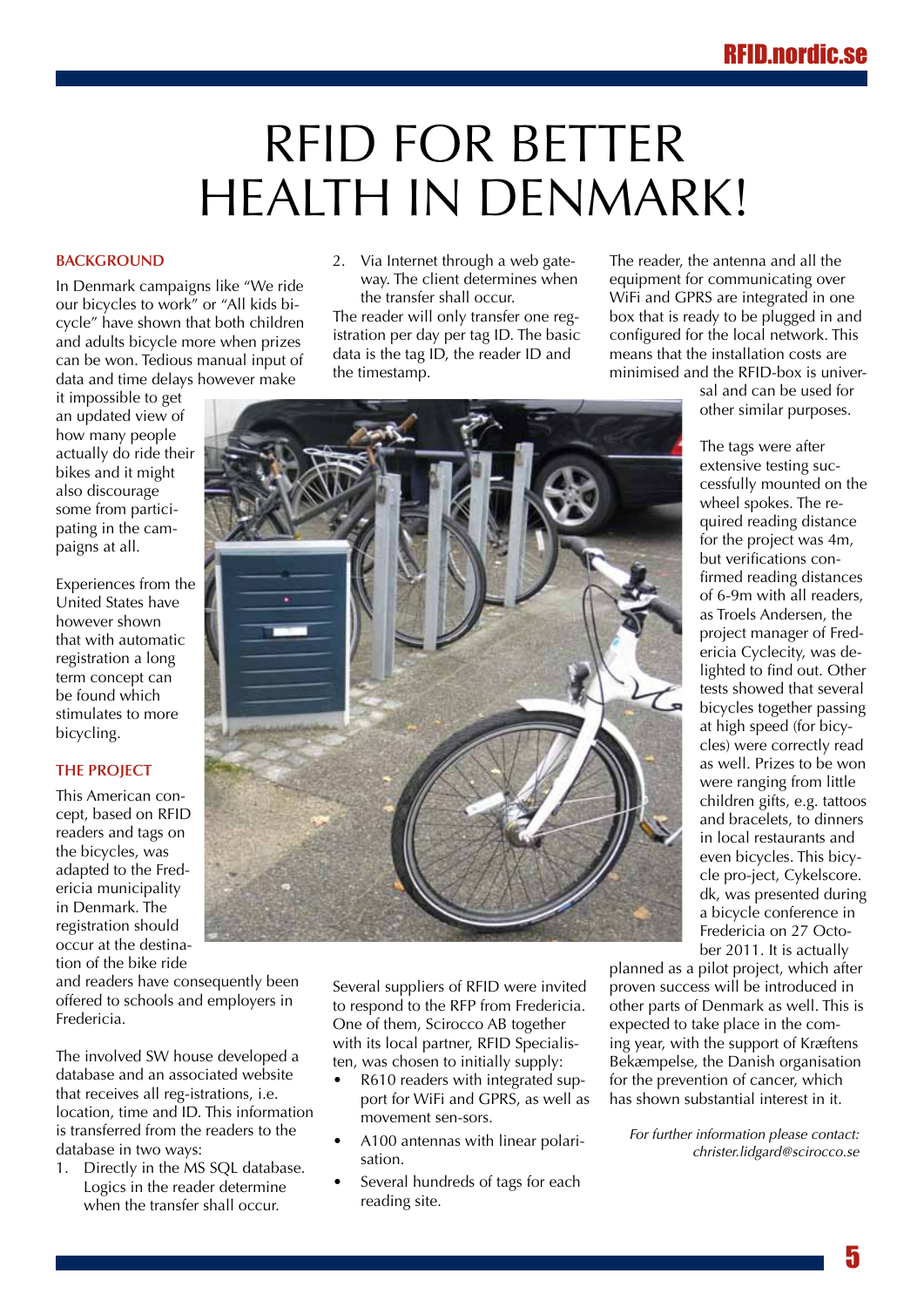## <span id="page-5-0"></span>FAD ADOPTS RFID TO MANAGE THEIR ART COLLECTIONS

### *THE SPANISH ASSOCIATION FOR THE FOSTERING OF ARTS AND DESIGN (FAD) ADOPTS RFID TO MANAGE THEIR ART COLLECTIONS.*

**Thanks to a new system introduced by TRAZA, a valued partner of Nordic ID, the Spanish association for the fostering of arts and design (FAD) witnesses significant reductions in labor hours as well as improvements in inventory control. The new system now allows FAD an easy access to their more than 4,500 references as well as information related to the items. The system has been developed in order to serve FAD with managing their inventory, registering the loaning of materials and to assist with technical consultations.**

TRAZA set out to develop an existing legacy system based on barcodes. One of the reasons for going RFID was the problematics related to barcodes: each barcode needs to be read individually in order to recognize individual items. Such a set up would not allow easy searches among samples similar to each other nor an agile enough loan management. And a stock take of all items would take one person several days.

FAD chose TRAZA to carry out the analysis and implementation of the system that would respond to the needs expressed by FAD. TRAZA are experts in engineering, specializing in the development of solutions related to the automatic identification and

traceability of goods, which made them the ideal partner for the FAD project.

TRAZA selected Nordic ID Merlin UHF RFID Cross Dipole mobile computer, as the device is known for its robust platform, intuitive use, and superior service record. TRAZA in collaboration with FAD, a system of identification and traceability was designed and implemented for the art works using ultra-high frequency (UHF) RFID. Unlike bar codes, RFID technology enables the reading of the information contained on the chip of an RFID TAG without having sight of it. RFID tags can also be read several at the same time, which is not possible with traditional barcodes.



**>>**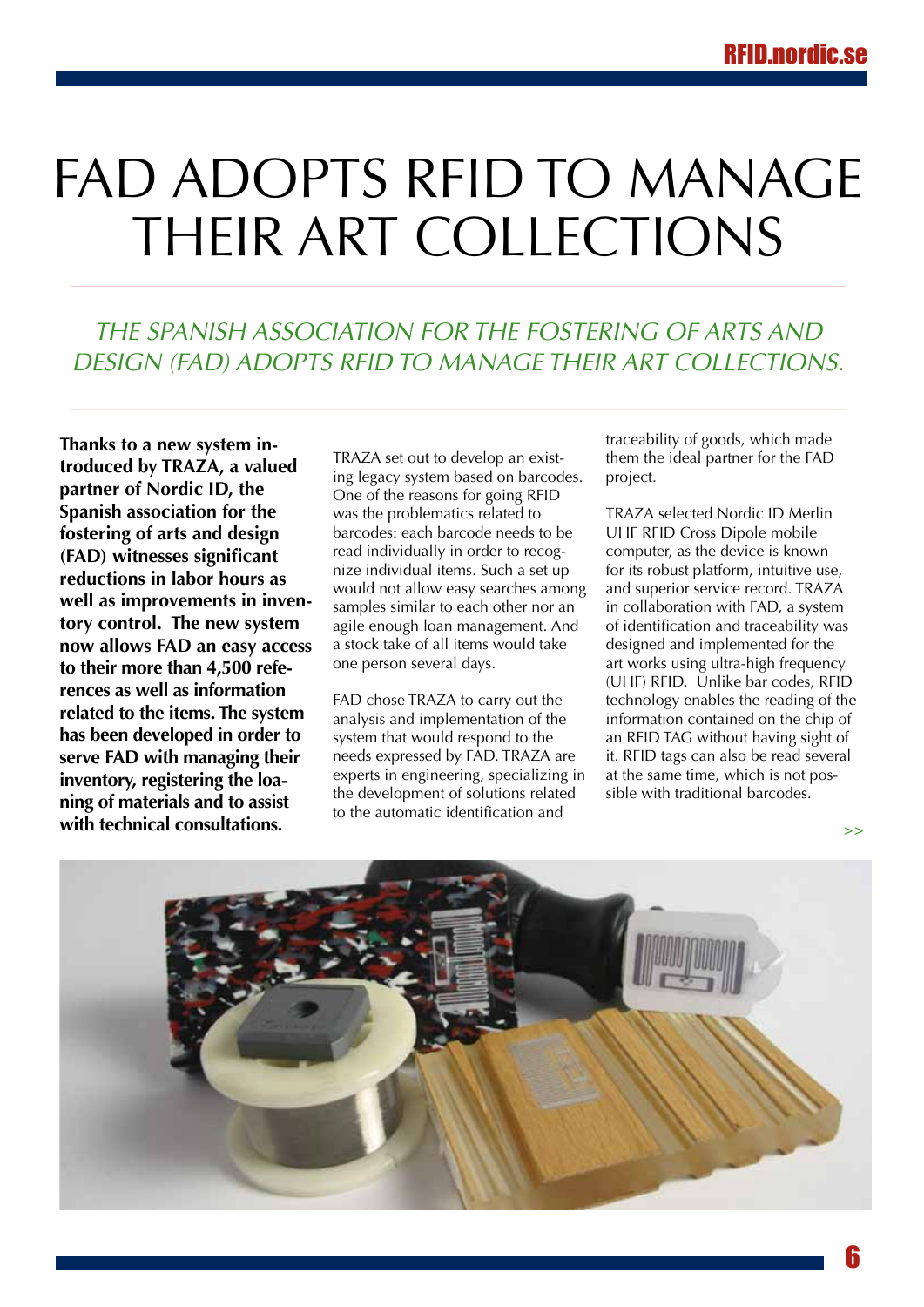#### **PROJECT OBJECTIVES**

At the outset of the project, FAD outlined a number of objectives with the RFID system. Among them were to improve inventory-processing times, allow improved web access to information regarding art samples to consultation partners, expedite the search for samples, development of a system to monitor loans and detect sample lending.

The conditions and requirements for TRAZA were to integrate the existing sample MySQL database with a database created for managing loans. The use of tags with small size and

strong performance at long distances were also a requirement for the FAD project.

#### **IMPLEMENTATION**

The implementation of the project involved the identification of samples with two different types of tags, which varied depending on the nature of the material to identify. A Nordic ID Merlin UHF RFID Cross Dipole mobile computer equipped with a UHF RFID reader is used for reading RFID tags. A separate system for the detection of unauthorized sample releases consists of an RFID reader with integrated antenna connected to a PC panel

to manage the system as well as the software needed for both the terminal and the server.

#### **RESULTS**

Today FAD can easily search for samples and perform an inventory count in hours rather than days. Additionally their internal operations related to sample management has been simplified and the consultation to their partners is far easier. This thanks to better control over loans and easier access to information, which should increase their partners' satisfaction and that of the employee's as well.

#### **ABOUT FAD**

The Arts and Design Promotion (FAD, also known as Fostering of Art and Design) is a private, independent and not-for-profit association that has the objective of promoting design and architecture in the country's cultural and economic life. The FAD is articulated via six associations that represent the different disciplines of design:

ADI-FAD (industrial design) ADG-FAD (graphic design and visual communication) ARQUIN-FAD (architecture and interior design) A-FAD (art and craftwork) ORFEBRES-FAD (contemporary jewellery) MODA-FAD (image and fashion)

Founded in the year 1903, the FAD has become the first centre of reference for design and architecture in Catalonia and Spain thanks to its commitment to the ongoing task of promoting creative culture through exhibitions, professional talks, prizes and events.

*For more information: <www.fad.cat>*

#### **ABOUT TRAZA**

TRAZA is a company specializing in product development and projects within the field of automatic identification of goods and people. TRAZA is part of the business group Datopack ID, a Spanish company with over 30 years experience in the market of automatic identification and traceability.

TRAZA currently have over 70 professionals dedicated to developing products, services and turnkey projects. TRAZA is organized into 4 business areas: Mobility and traceability (AIDC - Auto Identification & Data Capture), ID Cards, Security and access control, and industrial coding and marking. TRAZA operates primarily in Spain and France.

*For more information:<www.traza.com>*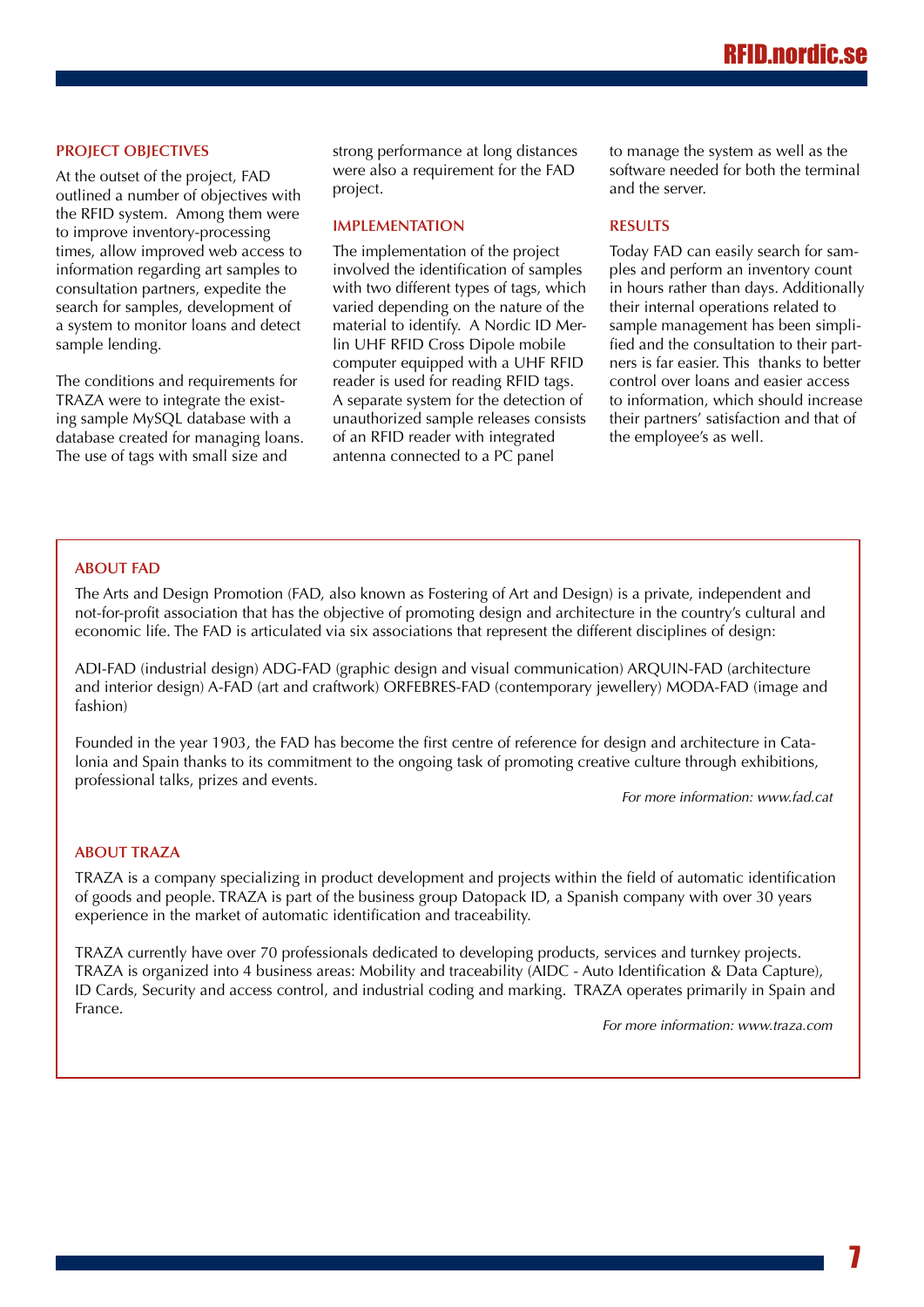# <span id="page-7-0"></span>Fast development of tailored RFID chips

**A secure development platform and fast development processes give delivery times of six months for a tailored RFID chip – DELTA Microelectronics calls it FAST-RFID!** 

It may sound like science fiction, but The FAST-RFID product is based on the already developed analogue front-end IPs for RFID. This gives short development times and a very precise development flow securing right-firsttime chips for new active tags – typically with built-in CPU, sensors and memory, which means additional options such as monitoring, protection, logistics systems and much more. Since DELTA's FAST-RFID chips follow the ISO 14443 or ISO 15693 and ISO 18000-6C standards, you can use the standard RFID readers generally available on the market.

#### **RFID can now be used for sensor systems, logistics and monitoring**

RFID was previously used for identification and has simply been used an electronic barcode for this purpose. Today the RFID technology can also be used for intelligent sensor systems with or without battery (active or passive). By using RFID technology to send energy to the tag, it is possible to add any electronic system. You can receive tags in the form of labels, credit cards or other, which are then used for sensor systems, logistics or monitoring.



*Example of PCB with RFID chip and aerial*

#### **Which frequency must I choose?**

RFID systems are grouped into three types: LF, HF and UHF, which is why a few things have to be considered before you get started. LF is 30-300 kHz, HF is 3-30 MHz and UHF is 300  $MHz - 3 GHz.$ 

The difference is not only the frequency. The type of coupling (how energy and data is exchanged) and thus the range are also different. Sometimes a long reading distance is an advantage (if you want to include a storage area), other times a short reading distance is preferred (e.g. for payment purposes where you do not want to be intercepted).

A third parameter that is important to investigate is how much information has to be transferred and at which speed (bandwidth)? This can also be a problem if there are many units that must/can be read at once. We therefore recommend that you speak with someone who has experience with RFID. FAST-RFID chips from DELTA follow the ISO 14443, ISO 15693 and ISO18000-6C standards, so they can be used with RFID readers generally available on the market.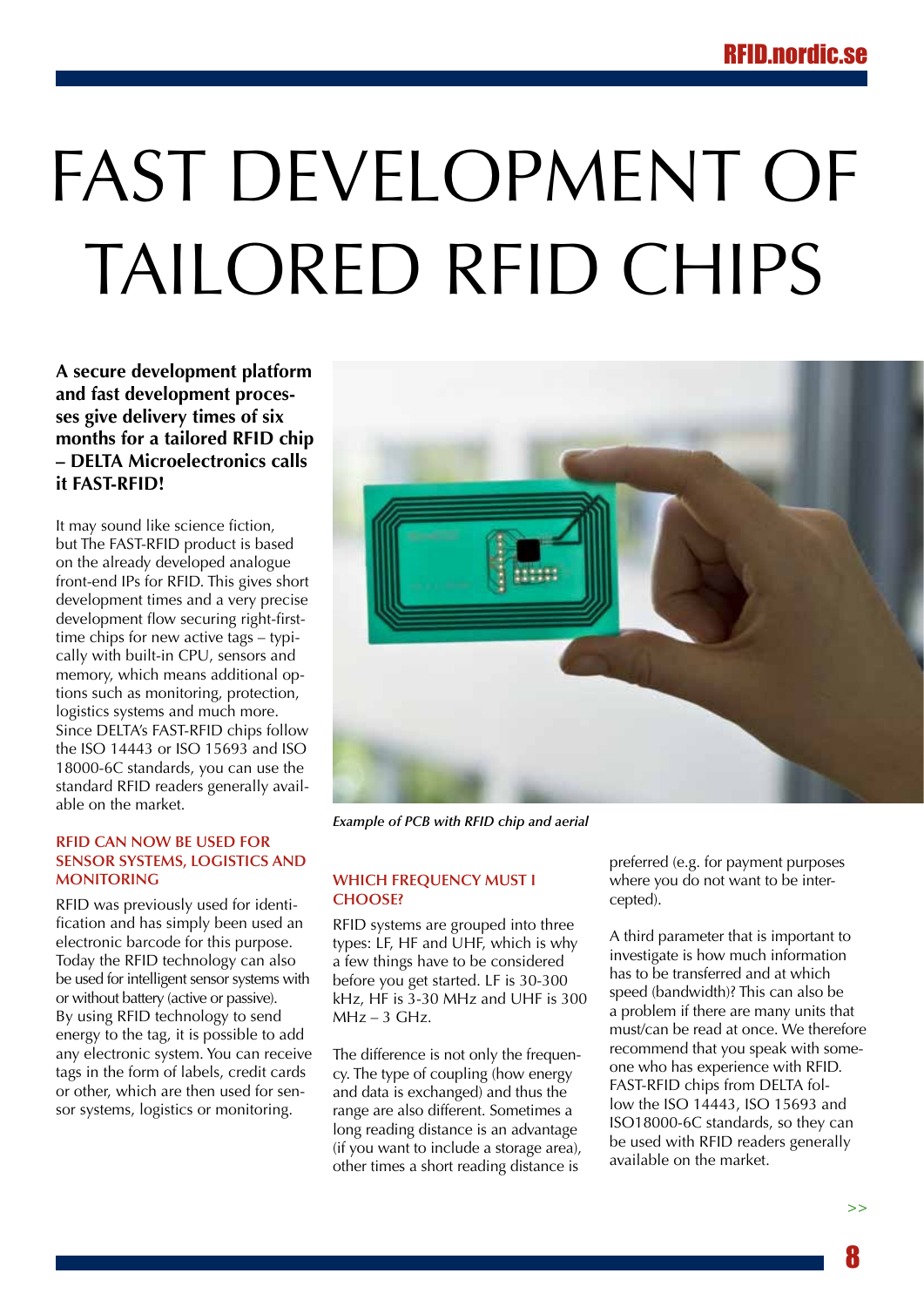| <b>ISO</b> standard      | Range       | <b>Connection type</b>   | <b>Frequency</b> |
|--------------------------|-------------|--------------------------|------------------|
| $\overline{1}$ ISO 14443 | $5-15$ cm   | B-field (magnetic)       | 13.6 MHz         |
| $\sqrt{150}$ 15693       | up to 50 cm | B-field (magnetic)       | 13.6 MHz         |
| ISO 18000-6C             | 5-10 metres | E-field (field strength) | 900 MHz          |

*Figure 2: DELTA has developed front-end IPs for these standards*

#### **Close cooperation gives the best solution**

We want the customer to be an integrated part of the development flow. We typically start with a kick-off meeting where we create an overview in cooperation with the customer. The main purpose is to distinguish between hardware and software as well as ensuring that this interaction works. DELTA can of course undertake the entire development process for less experienced companies, however we focus on educating and building technological knowledge with our customers so that the following project can be completed faster, cheaper and more securely.

As a development platform, DELTA provides a fully functional PCB for development use that consists of three parts: Aerials, analogue front-end and an FPGA. The aerial system supplied it is a physical implementation of a reference design with a standard aerial. It is possible to optimise the aerial design so its size and efficiency is suitable for the desired application. The analogue front-end ensures that



*Figure 3: A typical block diagram for a passive RFID chip with aerial, analogue front-end IP, digital SERDES and customer-specific functions*

most readers can communicate with the chip. Our analogue front-end IPs therefore fulfil the requirements specified in the ISO standard (see Figure 2) which is highly important in a set-up like this one.

At DELTA we have developed and tested all analogue front-ends, created proof of concepts and used the IPs in several customer projects in collaboration with different foundries. Our website [madebydelta.com/rfid](http://www.madebydelta.com/rfid) contains more technical information on the analogue IPs.

The customer has a major influence in the programming of the FPGA where the customer develops and verifies their VHDL code themselves while they develop their system concept. We can offer a number of standard IP cores from DELTA for the application of the FPGA: Processor, encryption (HAS or triple DES), SPI interface, etc. In addition to the digital area, DELTA can also offer to add analogue circuits in the form of e.g. converters. In this way the customer has the option of creating a prototype, as well as verifying and optimising the electronic tag by creating a proof of concept on all the system based areas, before they make any major investments.

*For further information please contact: Claus Meyer Reenberg, Delta Microelectronics Cell +45 24 44 11 86 CMR@delta.dk*

### Realisation of self-developed RFID-ASIC

When the development has been completed at the customer's end, the VHDL code is passed on to DELTA for chip realisation. Our ASIC engineers combine the analogue front-end with the VHDL realisation of the customer's digital part.

We use Cadence tools for the generation of RTL code and the back-end part (i.e. place-and-route, simulations for timing, electricity consumption, etc.). Finally the GDS-II tape is sent to mask set production and the first prototype wafers are manufactured at the chosen foundry.

When the prototype wafers arrive at DELTA, we will cut up a wafer, pack and bond a few prototypes within a few days, which can then be tested by the customer.

Based on our great experience, we can promise right-first-time which means that we will cover the costs for a new prototype wafer if we are to blame an error in the first one.

#### **Fast and secure to prototypes with FAST-RFID**

The entire process with DELTA only takes 6 months from complete VHDL code until the prototypes are ready.

**>>**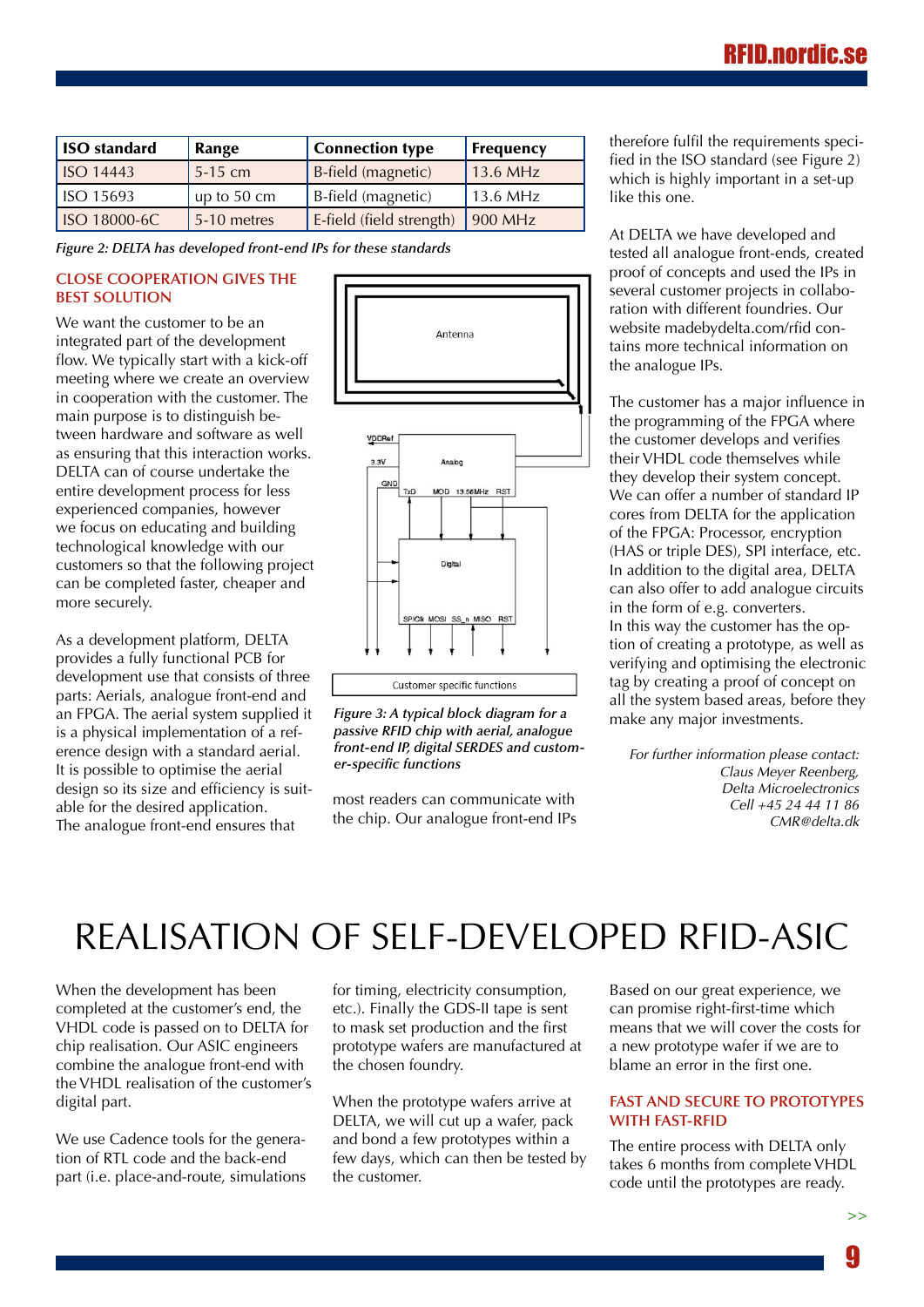| <b>Phase</b>    | Time       | <b>Price</b>  | <b>Activity</b>        |
|-----------------|------------|---------------|------------------------|
| Specification   | 3-4 months | DKK 300,000   | VHDL code and contract |
| Development     | 6-9 months | DKK 2 million | 100 prototype chips    |
| Prototypes      | 3-6 months | DKK 1 million | 5,000 pilot chips      |
| Full production | 1-2 months |               | Project dependent      |

*Figure 4: Development flow divided into phases with typical times and prices for FAST-RFID*

Once the customer has verified the prototype and seen that everything is as it should be, the final development can begin. We will then develop a tailored chip, and the volume delivery can start within 9-12 months from the start of the project.

In addition to the tailored functionality, a self-developed chip allows us to achieve the smallest chip possible. Some RFID chips are as small as 0.25 mm2. These chips are typically used for unintelligent barcodes. If you require a little more such as encryption, reading security, data storage for sensor readings, the chip will quickly become bigger. With the customer cases we have seen over the

| <b>Number delivered</b> | <b>Price in DKK</b> |  |
|-------------------------|---------------------|--|
| per year                |                     |  |
| Up to 100,000           | 4.30                |  |
| Up to 500,000           | 3.00                |  |
| Up to 1 million         | 2.25                |  |

*Figure 5: Typical prices for a tailored, active RFID chip*

past couple of years, there is a tendency for the chips to be bigger and bigger as the customers want more intelligence built into their chip.

#### **General considerations**

As mentioned, FAST-RIFD has been designed for active tags. The price for active tags is higher than for passive tags, which is why active tags should

be used where an increased functionality makes sense.

One way to justify the high price is that these tags will be reused. Another option is to exploit other savings (increased security, less waste or similar) in order to cover additional costs – this depends on each business case. We are happy to provide advice and are in the process of organising a number of seminars, including one in Stockholm on 25 October 2011.

> *Editors: Jesper Kamp Nielsen, Sales Manager Denmark Gert Jørgensen, VP Sales & Marketing earth."*

#### **Case study:**

#### **RFID with temperature sensor used for monitoring within the pharmaceutical industry**

An example of an RFID solution designed by DELTA involving a 900 MHz active RFID tag with an integrated temperature sensor.

An on-chip sensor measures the ambient temperature. This is of interest when transporting blood, for example, which after donation has to be transported long distances and maintain the correct temperature at all times.

In this particular example, because there is also a battery in the RFID tag, online measurements can be taken, for instance every minute throughout the entire transport. If the battery gets damaged, the temperature logging will naturally stop, but the RFID tag can still be read with the RFID reader.

When the blood transport bags pass a checkpoint, data such as the blood type and number of bags can be checked, and thus an important QA check on the shipping methods can also be introduced. You can also add a time function that is saved together with the temperature measurement and thus determine when any error occurred.

If you want more security you can introduce an access code without which the tag will not respond. It is also possible to encrypt data, such as who the blood comes from etc., so that only your own system can process this data.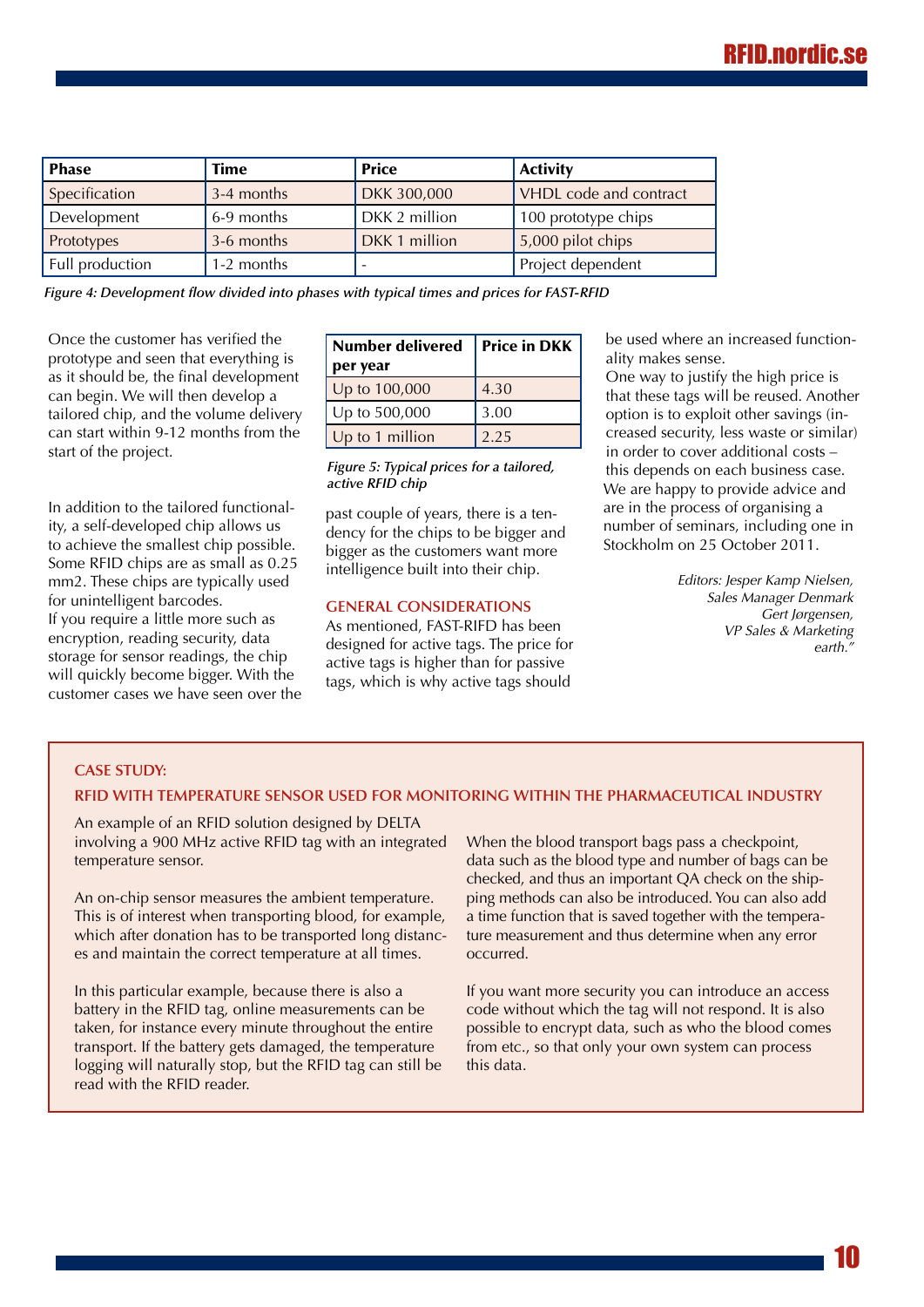# <span id="page-10-0"></span>UPM RFID proudly presents NFCTAGS.COM



**UPM RFID has launched a new website as a total global resource for online NFC tag stores, solutions, applications and related information. Powered by UPM RFID, the <http:/[/www.nfctags.](http://www.nfctags.com/>nfctags.com) [com/>nfctags.com](http://www.nfctags.com/>nfctags.com) site has been created in cooperation with leading players in the NFC business. It brings together the most comprehensive selection of NFC online vendors, converters and printing houses by service area and expertise.**

NFCtags.com primarily serves application developers and advertisers, but is also a knowledge base for consumers searching for NFC related information, products and suppliers.

Online stores partnered with nfctags. com deliver UPM RFID's high-quality NFC inlays as custom-printed, encoded and converted end-products as well as blank inlays. Tags are available in smaller sampling volumes as well as large scale roll-outs. Visitors to the site will find a technology overview, product information, useful links and downloadable applications for NFC phones and devices. Users will also have access to a wide variety of real-life use-cases and success stories, enabling them to select

the right tag for their end-use or the right apps for their smartphone using the tools provided online.

"We're extremely happy to be launching nfctags.com. UPM RFID's loyal and ambitious NFC partners needed greater visibility for their NFC tags, applications and solutions, and together we decided to invest in a high online presence to make these tags effortlessly available worldwide," says Mikko Nikkanen, Business Development Director, UPM RFID.

*For further information please contact: Mr Mikko Nikkanen, Business Development Director, UPM RFID, tel. +358 400 766 979*

# NFCtags.com<sup>TM</sup>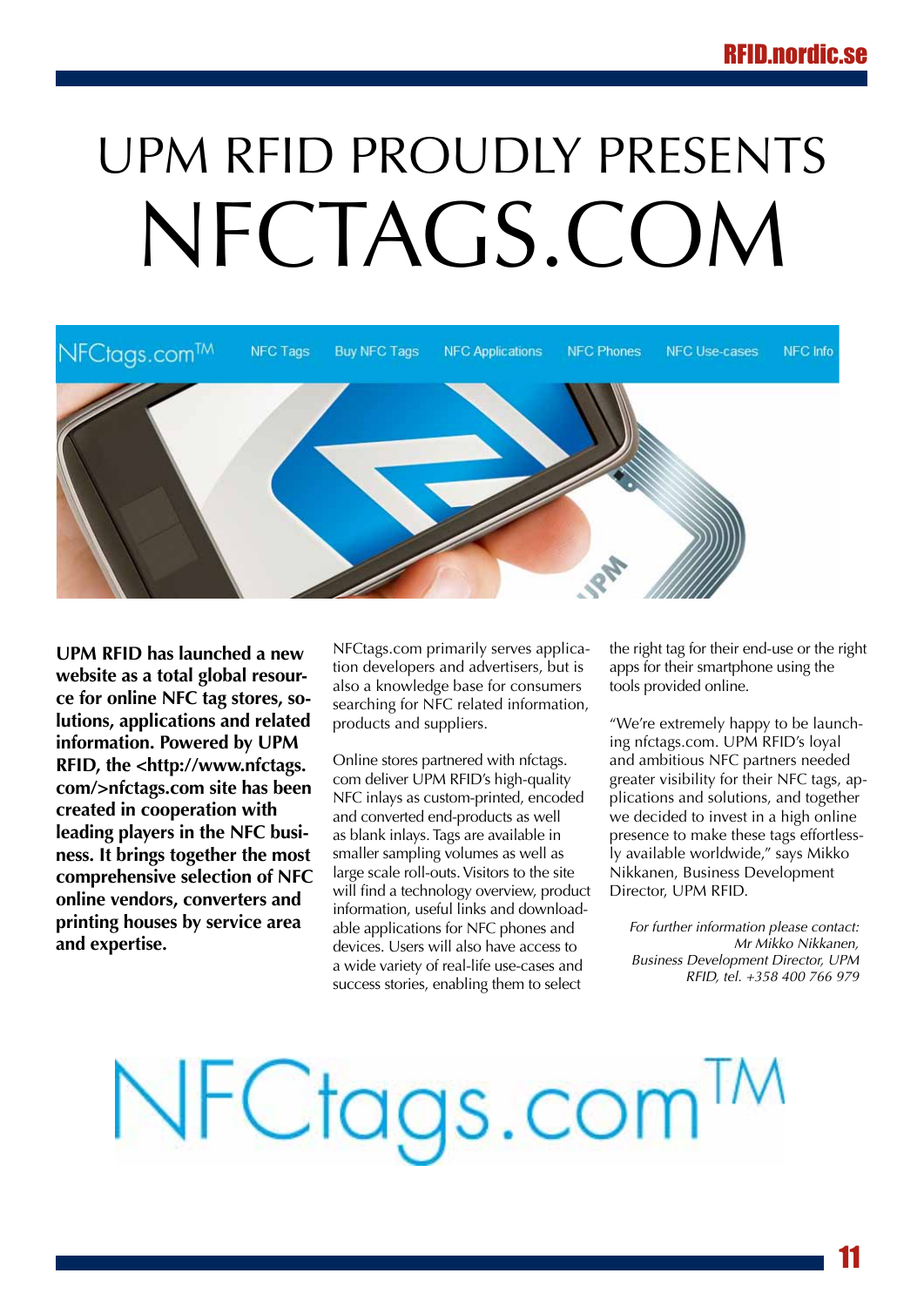# <span id="page-11-0"></span>Largest Turkish shopping centre chose Scirocco for efficient car parking

**Istanbul Marmara Forum, equipped with an avant-garde car parking management system with a capacity of 4 650 cars is the largest shopping centre in Turkey. With Scirocco RFID solutions, 22 million annual visitors can benefit from a highly innovative, efficient and secure parking facility, with eliminated queues and barring of unauthorized vehicles.**

Installed by Profi Automation Ltd. Sti., a leading Turkish parking system integrator, the car park comprises about 20 entry and exit lanes. Scirocco T200 tags in the car windshield and R610 "connect" readers, seamlessly integrated with advanced control software, provide a hands-free and fast entry/ exit car park system.

"The access control system at Marmara Forum was very easy to install and manage, thanks to the robust design, reliable performance, and modularity of the Scirocco readers" said Fikret

Kiriscioglu, the CEO of Profi Automation. Each reader is, for example, connected to four A100 antennas, mounted in the most suitable positions for reliable reading of all kinds of vehicles. The Scirocco cards, which fit in a standard slide-in holder on the windshield of cars, can easily be moved between cars since they are as thin as credit cards.

*For further information please contact: Stefan.wilhelmsson@scirocco.se*

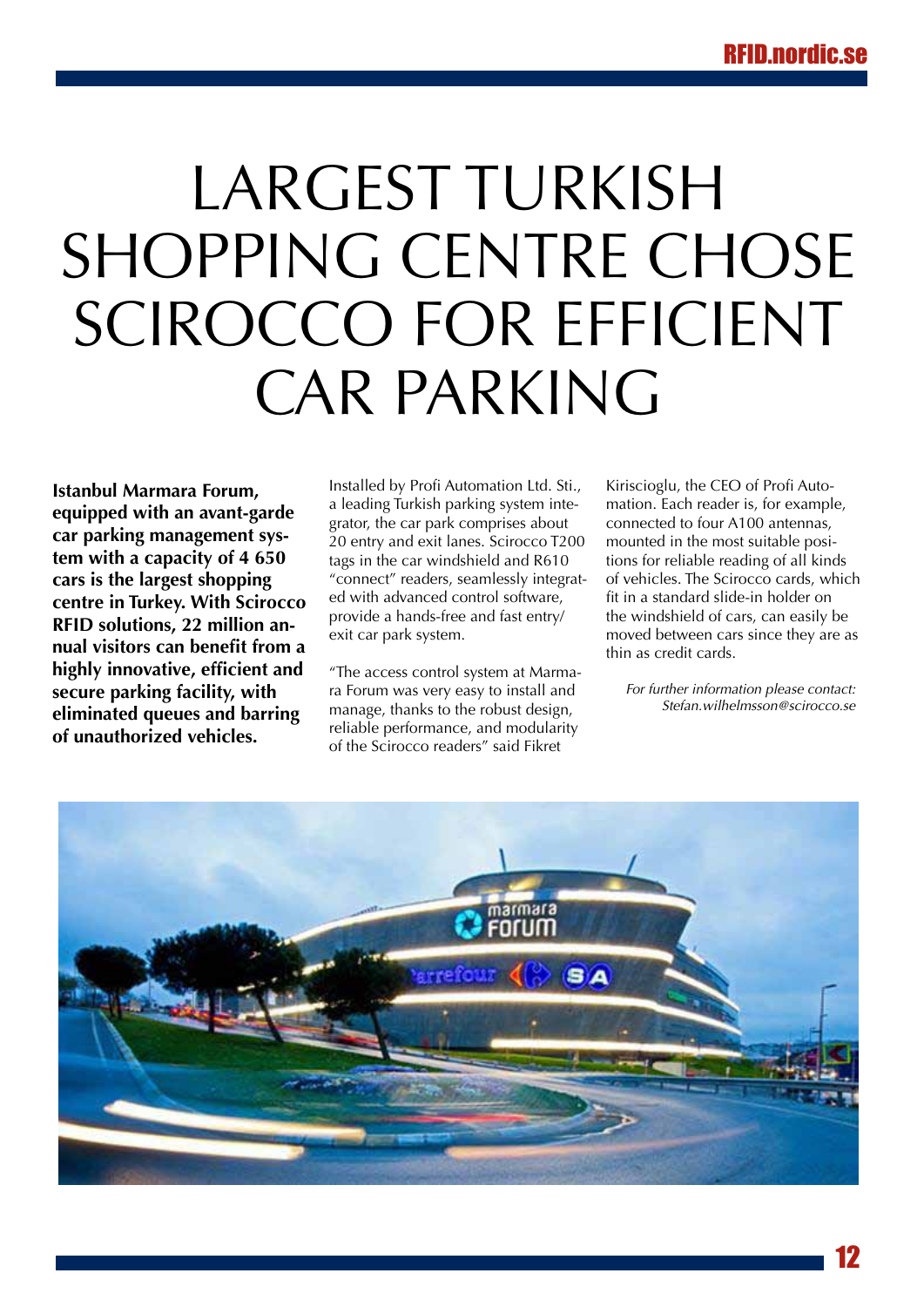# <span id="page-12-0"></span>Total environment control with RFID

#### **Electrotop 3000 is the manufacturer company of the logistics, production automation and access control system.**

This was initially asked for by Mr. Attila Szedmak (who takes care of facility management) at the Szent Istvan University in Bekescsaba, Hungary: "Mr. Balogh we need an integrated total control system for our hostel and dormitory, from student arrival to the usage of the rooms and the necessary sources of electricity and other means of benefits. Can you make that? " - The answer was: YES!

The system solution to control all events in the facility and the process needed new nonstandard solutions. The question was how can a RFID based system work in a lively student environment? The area has all from humidity considerations to facility usages and precision security equipments. The request was all should be monitored and controlled by using RFID equipment.

As the system needs to demonstrate a

total tool solution based on the usage of passive radio frequency identification (RFID) technology for identifying it was a need for new readers, antennas and control systems.

The system was created by ELECTRO-TOP3000 in a State-of-the-art fashion with all the different fractions specially designed and developed for security and beneficial need.

In the process the system could not fail and did not have to have any weak parts as the RFID solutions involved, an all positions and all aspects had a crucial part in the total solution concept.

 To the selected areas, it was designed and tested out with high expectations and with a risk analyze system to control all security and quality aspects of the system.

As the customer quality demand was high also the RFID parts used has to be of high quality.

What was the outcome of the system? A completely integrated RFID system is in place. All components are working with no problems detected after the final trimming procedure. Today the access control and security system is working with the all the following procedures at Szent Istvan University (Faculty of Economics) Dormitory in Bekescsaba Hungary.

The system consists of the following elements:

- -RFID cards to identify students, rights and to gain access to the dormitory room or apartment.
- Guest cards: these cards can be obtained at reception when a student mate comes to visit
- Terminal for returning guest cards
- • Turnstiles (alarm connected to fire alarm system)
- Security cameras
- Surveillance system and card issuing at reception

All the students have their card, They can enter into the dormitory building by showing the card at the turnstile reader, then they can open the room's or the apartment's door also with the same card.





**>>**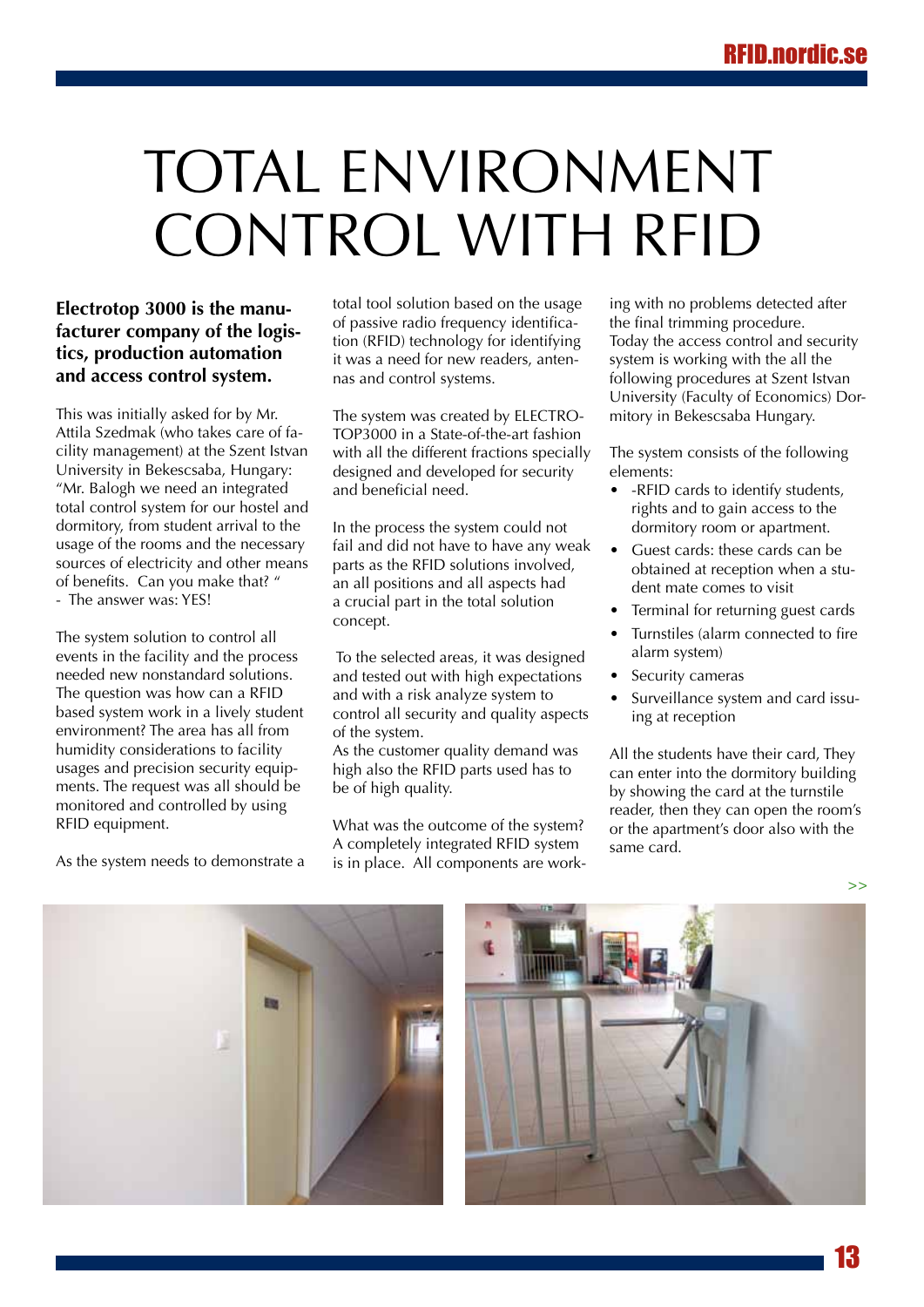The building is equipped with a camera surveillance system which is tracked at the receptions.

The turnstiles are connected to fire alarm system, so in case of emergency all turnstiles will open immediately to provide free escape.

In the rooms there is electricity by default only for the fridges and no other connectors or area in the room. This is for sustainable and security reason, because the apartments are equipped with a small kitchen and it also has electronic oven. So if there is nobody in the room then there is no power consumption and even situations can be avoided when students leave the apartment while cooking something. Actually they can only cook and have light when the card is hanged at the terminal inside the apartment. If the card reader recognizes the card then the system gives power to the room. Usually the apartment has two rooms and one kitchen. Rooms can have power separately of course. Somebody from each room has to hang on of their cards at the apartment's internal reader.

If a friend or mate comes to visit somebody at the dormitory, he or she has to ask for a guest card at the reception. The guest cards are time limited and have to be returned at the end of the visit either by inserting and throwing it into the card return box and terminal or by giving back at reception.

The card return box has also a card reader. The system is working on-line and real time, so reception always knows who are in the room, when they entered or when they have left the dormitory.

The process is to combine different activities with RFID labels in to an environmental base for future con-



suming saving, all are automatically performed.

Next step is to produce new environment solutions for the final product and all are controlled and logistically checked by the RFID system thru all the intended steps. The solution is based on RFID tags and placed in storage in position for the security monitoring system. The user of the system is using the system day and night and if needed extra spare part can easily be replaced on site.

The system clearly has merit in a number of application areas, as well as the human logistic control area application, where tracking and tracing of the users is also important, for security reasons. Significant interest is being shown in this system by stakeholders in other production industries.

Additional benefits, including the environmental beneficial overview and RFID control systems give the users a safety proofed system that assure best possible implementation of RFID solutions.

All expectations have been fulfilled at the greatest and have proven the well done key values, further commend the system for such applications.

*For further information: Szent Istvan University Dormitory in Bekescsaba, Hungary Web: http://gk.szie.hu contact: CampusTrend Mr. Attila Szedmak, facility management department director, e-mail: campustrendkft@gmail.com or attila@zeus.tsf.hu*

*Producer Electrotop3000 Kft. , e-mail: noveczki@elektrotop3000.hu Mr. Lajos Balogh, general manager*

*Web: http://www.elektrotop3000.com contact: Mr. Zsolt Noveczki, sales manager*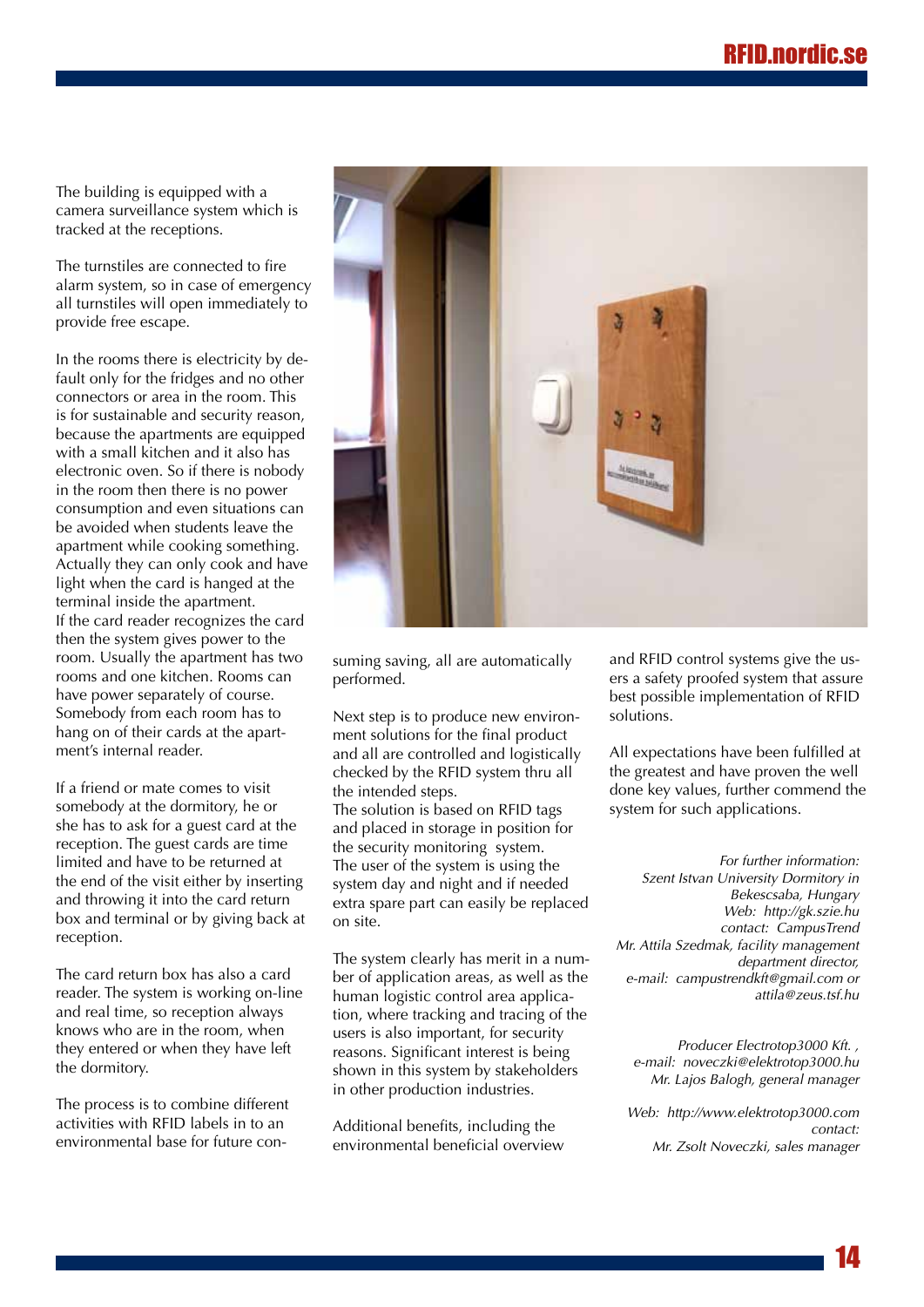## <span id="page-14-0"></span>THE RFID NORDIC STUDENT Scholarship 2011 **JURY FINDINGS**

Jacob Hidén Rudander and Ikram-e-Khuda have, by a novel use of available technology, proposed and verified a new way to characterize RFID tags through measurements.

 This new method has the potential to make RFID tag screenings and other types of measurements, faster and more realistic, and thus reducing the cost for such activities. This work is also believed to contribute to the general understanding of estimating the effects of [real world] multi-path wave propagation issues in UHF RFID systems.

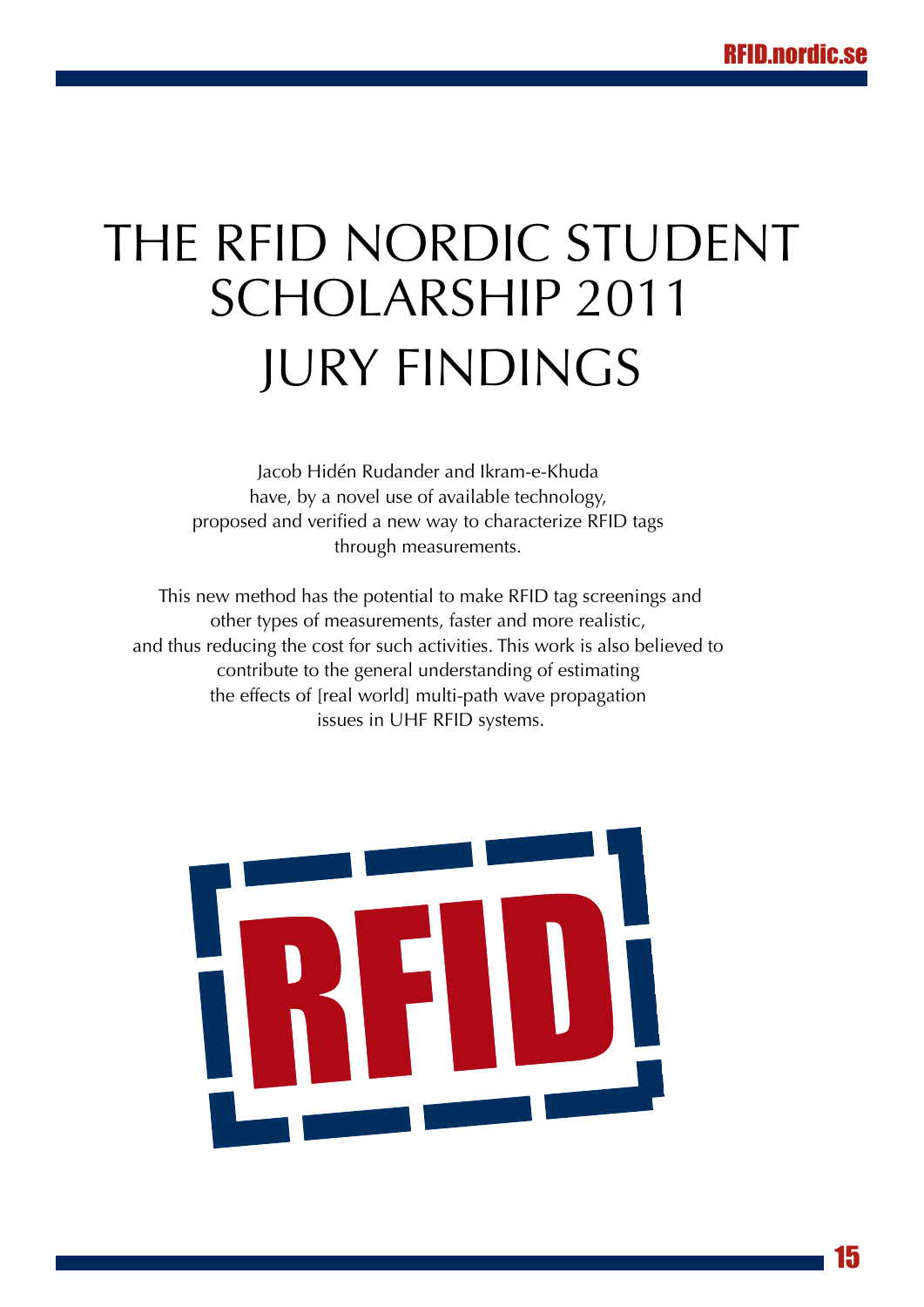# <span id="page-15-0"></span>IMPI EMENTATION DRAWS ON UHF GEN 2 RFID TAGS

**Vicinity RFID Solutions Pvt. India has pioneered the use of UPM UHF Gen 2 RFID tags for event ticketing at a medical conference in India. The solution utilized ThingMagic Astra Readers provided by Fedders Lloyd Corporation Ltd., Agile Middlewares supplied by Vicinity RFID, and UPM ShortDipole™ UHF RFID inlays from UPM RFID.** 

Vicinity RFID Solutions is the leading provider of innovative RFID-based business solutions in India, and an associate company of Fedders Lloyd Corporation Limited. The conference, the 63rd Annual National Conference of the Indian Psychiatric Society (ANCIPS) 2011, was held in January in New Delhi and attracted more than 1,900 attendees. One of the main event sponsors was Alkem Laboratories, the seventh largest pharmaceutical company in India.

The conference and various technical sessions took place in ten halls during four days. Delegates were given an RFID-tagged conference pass containing their personal data and access

rights. The Indian Psychiatric Society hoped to find out how much time the delegates spent in the conference halls. The delegates' movements were constantly monitored by Astra Readers installed at the entrances to each hall,

the Medical Council of India, a statutory body responsible for establishing and maintaining high standards of medical education and recognition of medical qualifications in India, is considering awarding credit hours to doc-

*"Vicinity RFID Solutions is the leading provider of innovative RFID-based business solutions in India"*

and their entry and exit times were recorded as they moved from one hall to another. The data gathered by RFID readers in each hall was processed and evaluated. Data was presented for each delegate and each session, including the time spent at each session and a report of total hours spent in different halls.

RFID technology enables event organizers to guarantee improved security and enhance customer service while eliminating queues to the various locations in the event area. Furthermore, tors based on their attendance at such conferences for their license renewal. Vicinity RFID Solutions and Alkem Laboratories are aiming to implement more than ten similar projects in the year ahead with a variety of medical associations.

*For further information please contact: Tiina.kainulainen@upmraflatac.com*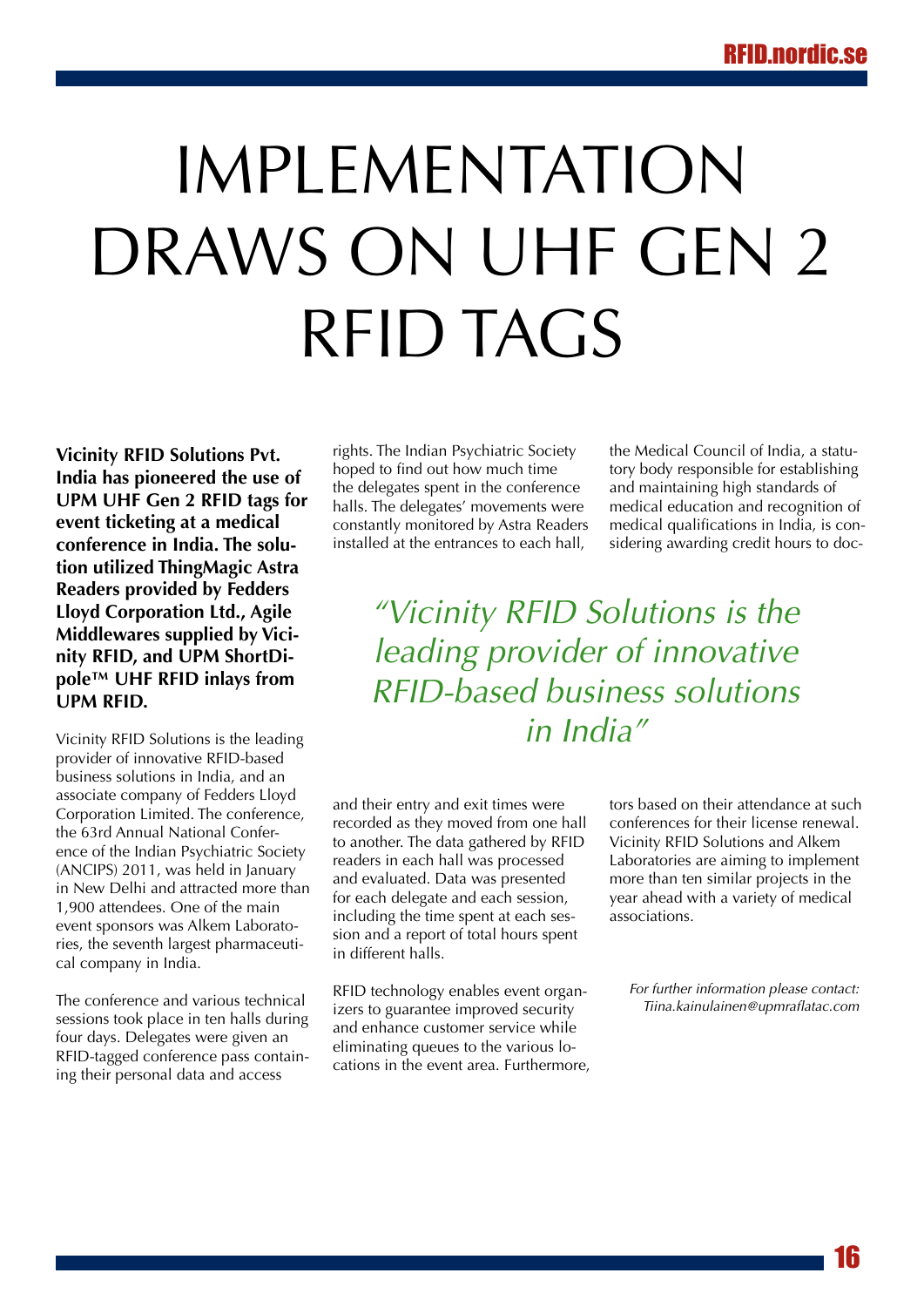### <span id="page-16-0"></span>TagMaster announces high security vehicle access control system at Italian court house

**Stockholm, Sweden, 30 August,** 

**2011 -** TagMaster, the leading producer of advanced long-range and high-performance identification systems based on Radio Frequency Identification (RFID) systems for Automatic Vehicle Identification (AVI) solutions inform today that their partner Generale Sistemi has announced the Vehicle Access Control installation for the Italian court in central Italy as a recent addition to its customer base of successful installations. The installation ensures a high level of security and reliability using an integrated combination of long range RFID identification and OCR cameras for the access control of vehicles.

To be able to handle access control for visitors and other vehicles not equipped with an RFID tag an integrated OCR camera is used. The camera is an integrated part of the Total Gate Control system developed and supplied by Generale Sistemi using a TCP/IP based solution with a built in database. The Total Gate Control (TGC) system uses a built in database for administration of access control parameters such as scheduling and access rights. The database contains both the Id-tag numbers as well as the number plates. The access gate is controlled by the TGC system and forms in this way a complete high security access control solution.

Pictures taken by the OCR camera of cars not equipped with RFID tag are used to identify vehicles given temporary access acceptance. Pictures are also taken of vehicles trying to access without permission. All pictures are stored in a database for security reasons. In this way a high

level of security has been obtained in this vehicle access control installation and a level of flexibility to handling different categories of vehicles and different categories of users with different access permissions.

"This installation solved many problems for the customer. This was made possible using Total Gate Control system built on the powerful TagMaster reader platform open for development and integration with other devices and technologies to build up a winning solution", says Adolfo Deltodesco CEO at Generale Sistemi.

*For further information please contact: emma.sundvall@tagmaster.se tel. +358400 814 964*

*"TagMaster, the leading producer of advanced long-range and high-performance identification systems based on Radio Frequency Identification (RFID) systems for Automatic Vehicle Identification (AVI) solutions inform today that their partner Generale Sistemi has announced the Vehicle Access Control installation for the Italian court in central Italy as a recent addition to its customer base of successful installations"*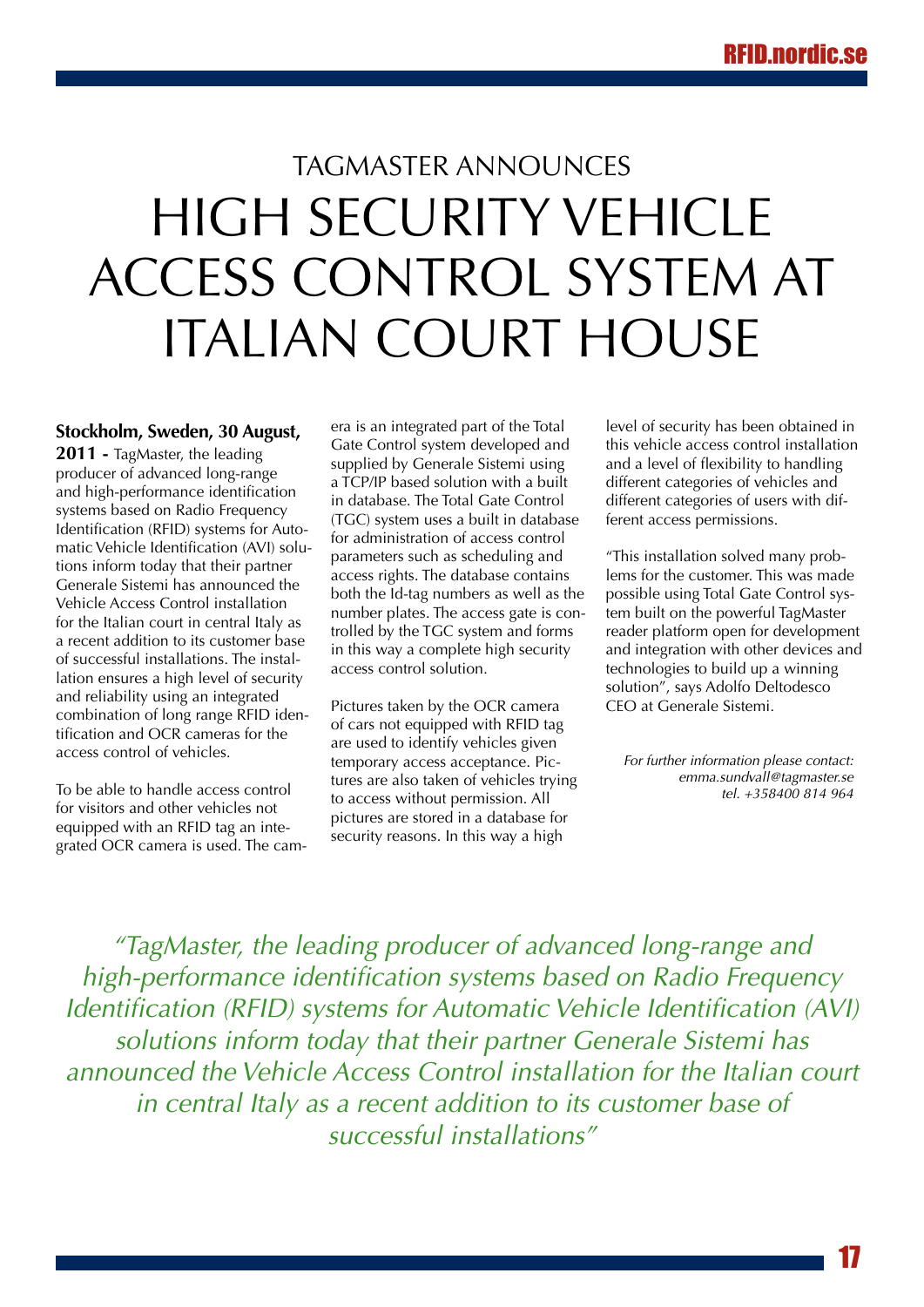<span id="page-17-0"></span>*"Scandinavian Airlines continues to make it smoother and more timeefficient for its customers as the SAS Smart Pass will roll out across Scandinavia this fall. "*

# SAS LAUNCHES SMART PASS ACROSS Scandinavia

**Scandinavian Airlines continues to make it smoother and more time-efficient for its customers as the SAS Smart Pass will roll out across Scandinavia this fall. SAS is thereby one of the first airlines in the world to offer a mobile NFC (Near Field Communication) solution to quicker pass through the airport.**

This new reader family and ID-tags The SAS Smart Pass was trialed earlier this year with great success amongst selected members of its frequent flyer program EuroBonus in three Scandinavian cities. The new technique is the latest within NFC, allowing EuroBonus Gold members to put the SAS Smart Pass on their mobile phone, which then acts as a wireless transmitter across the airport at Self Service machines, security, Fast Track, lounges, tax free shopping and by gate.

"Our customers really appreciates our mobile travel solutions, and we can see that your mobile and NFC is the future. We are therefore proud to be one of the first airlines in the world to offer such a smart solution as the SAS Smart Pass to our most frequent travelers, making their journey even smoother. The trial period earlier this

year clearly showed that customers enjoy the product and that SAS is once again meeting customers' expectations," says Lena Rökaas, Vice President, Product and Customer Service.

The SAS Smart Pass will be rolled out across Scandinavia in September and available to all EuroBonus Gold members.

> *For more information, please contact: Anders Lindström PR Director, Scandinavian Airlines Telephone: +46 70997 3394 E-mail: anders.lindstrom@sas.se*

*"SAS is thereby one of the first airlines in the world to offer a mobile NFC (Near Field Communication) solution to quicker pass through the airport. "*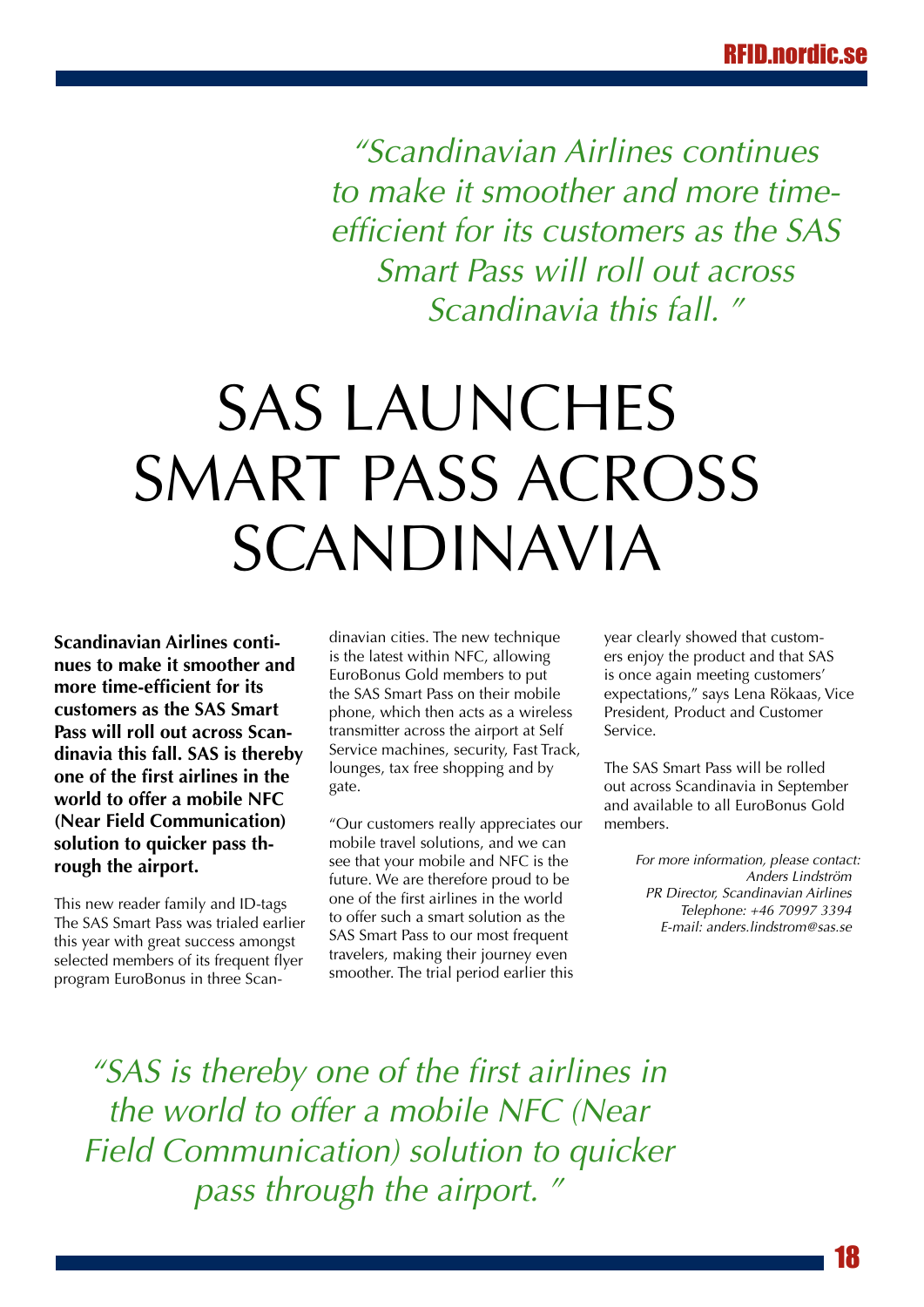### <span id="page-18-0"></span>TagMaster announces the Chapman University installation

**TagMaster, producer of advanced long-range and high-performance identification systems based on Radio Frequency Identification (RFID) systems for Automatic Vehicle Identification (AVI) solutions inform today that their premium partner Tagmaster North America has announcedChapmanUniversity inOrange, CA. as a recent addition to its customer base of successful installations. The installation makes a tighter parking operation possible with an improved use of the available parking space. Automated Access Systems, Inc., a regional leader in access control and parking solutions performed the installation.**

Prior to the installation, parking controls were virtually non-existent. With no barrier gates to restrict entry and exit, anyone – students, faculty, staff, and visitors - could park anywhere

and anytime. The university therefore decided to install an Automatic Vehicle Identification system based on 18 TagMaster LR-6 long range readers and 12,000 MarkTag ID-tags to control the gates.ChapmanUniversitynow enjoys the benefits of tighter parking controls, thus dramatically enhancing their ability to manage parking operations. Drivers are now able to park in assigned parking structures at specific times with exclusive parking in designated parking areas still assured. Visitors with pay-and-display privileges can park at specified times.

Vehicle entry and exit time has also been accelerated due to TagMaster's convenient, hands-free and highly automated RFID AVI technology, contributing greatly to an enhanced traffic flow, especially during congested periods. An improved traffic flow promotes also a minimized environmental impact. Additionally, tighter parking controls and the elimination of need for parking guard monitoring during business hours have contributed to an overall cost savings for Chapman University.

Sheryl Boyd, Supervisor of Parking and Transportation Services, atChapmanUniversitynoted, "The implementation of parking control systems at our most centrally located parking facilities has allowed us to provide better customer service for our students, faculty and staff. The ease of entry and exiting utilizing TagMaster's RFID AVI's allowed for a smooth transition into this new approach to managing our parking facilities here atChapmanUniversity. We have also been able to utilize occupancy data provided by the TagMaster Readers to better allocate our parking resources."

Ali Khaksarpresident of TagMaster North America noted, "The Chapman University installation solidifies the Tagmaster North America market presence in the university sector and is yet more proof of the superiority of the TagMaster AVI product line."

*For more information, please contact: Bo Tiderman, CEO, TagMaster AB Telephone: +46 8 632 1950 E-mail: bo.tiderman<mailto:richard. holt@tagmaster.com>@tagmaster.com*

#### **About TagMaster**

*TagMaster is a Swedish technology company founded 1994 with headquarters in Kista (Stockholm), Sweden. TagMaster designs and markets advanced long-range radio frequency identification (RFID) systems and information services associated with automatic vehicle identification, rail bound transportation, asset management and people access, in order to increase efficiency, security, convenience and to decrease environmental impact. TagMaster exports mainly to Europe, Asia and North America via a global network of partners, systems integrators and distributors. TagMaster shares are traded on First North in Stockholm, Sweden. TagMaster's certified Adviser is Remium AB. <http://media.ne.cision.com/l/rnydgvrg/www.tagmaster.com/>www.tagmaster.com.*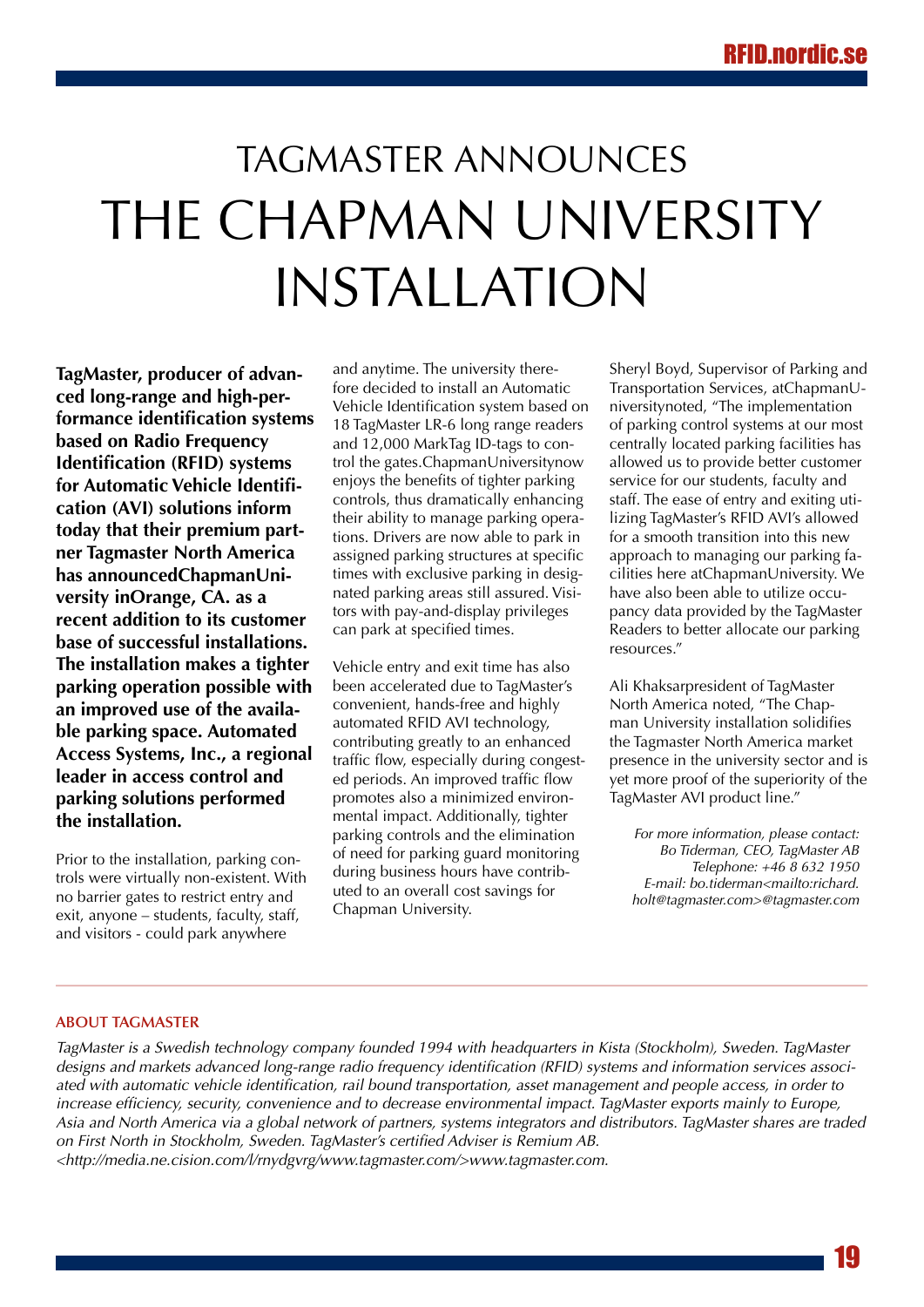## <span id="page-19-0"></span>RFID technology to track government assets

**Disaster relief contractor Partnership for Response and Recovery (PaRR) Inspections, a joint venture of Dewberry &Davis, LLC, and URS Corporation, put RFID technology's ability to track government assets to the test in the aftermath of tornadoes, storms and floods that struck the southeastern United States in April 2011.** 

The firm used AssetTrax, an automated solution from Entigral Systems and UPM DogBone™ UHF RFID tags to streamline the assembly, distribution and return of kits used by more than 400 field inspectors to evaluate damaged homes and businesses in Arkansas, Kentucky, North Carolina, Tennessee and Virginia.

Field inspectors use kits, containing hardened laptop computers, cameras, batteries, battery chargers and other items, to gather information and photographic evidence and electronically file claims on victims' behalf to the Federal Emergency Management Agency. Previously, PaRR used barcodes to tag approximately 65,000 pieces of equipment in its inventory and manually wrote or input serial numbers of items before distributing them. PaRR's challenges managing this large-scale inventory base were further complicated by the fact that the firm customizes the equipment in its 6,000 inspector kits for different types of natural disasters.

PaRR Inspections worked with Entigral Systems to implement an RFID-based asset tracking system that would uniquely identify every item in its inventory and link items to both their kits and users, providing the company with enhanced visibility into the whereabouts of government assets and contract personnel. PaRR sought to streamline its kit assembly, distribution and return processes, while also reducing labor and equipment losses in the field.

and North Carolina. Inspectors, who checked in at their designated field office, received RFID-tagged ID badges and kits, which were read and associated by fixed RFID readers onsite. After completing their mission, inspectors returned kits to their field office, which were read again to determine that all equipment had been returned.

"In the aftermath of natural disasters, responding promptly to citizens' needs is essential," says Jan Svoboda, Sales and Marketing Director, Americas, UPM RFID. "The asset tracking system

*"In the aftermath of natural disasters, responding promptly to citizens' needs is essential," says Jan Svoboda, Sales and Marketing Director, Americas, UPM RFID "*

Items and their carrying cases are tagged at PaRR's warehouse in Winchester, Virginia; the UPM DogBone™ UHF RFID tags by UPM RFID record the electronic product code for each item. Operators then use the AssetTrax system, which includes handheld and fixed readers and software that captures tag data, to associate items with their carrying cases, pallets and warehouse storage locations.

When the recent disasters were declared, warehouse operators shipped pallets of pre-prepared kits to the company's field offices in Alabama

from Entigral Systems and UPM RFID demonstrates how RFID technology can streamline critical operational processes and protect valuable inventory in challenging environments."

*For further information, please contact: Mr Jan Svoboda, Sales and Marketing Director, Americas, UPM RFID, tel. +1 805 312 4679 Mr Booth Kalmbach, President, Entigral Systems, tel. + 1 919 787 5885, x206*

20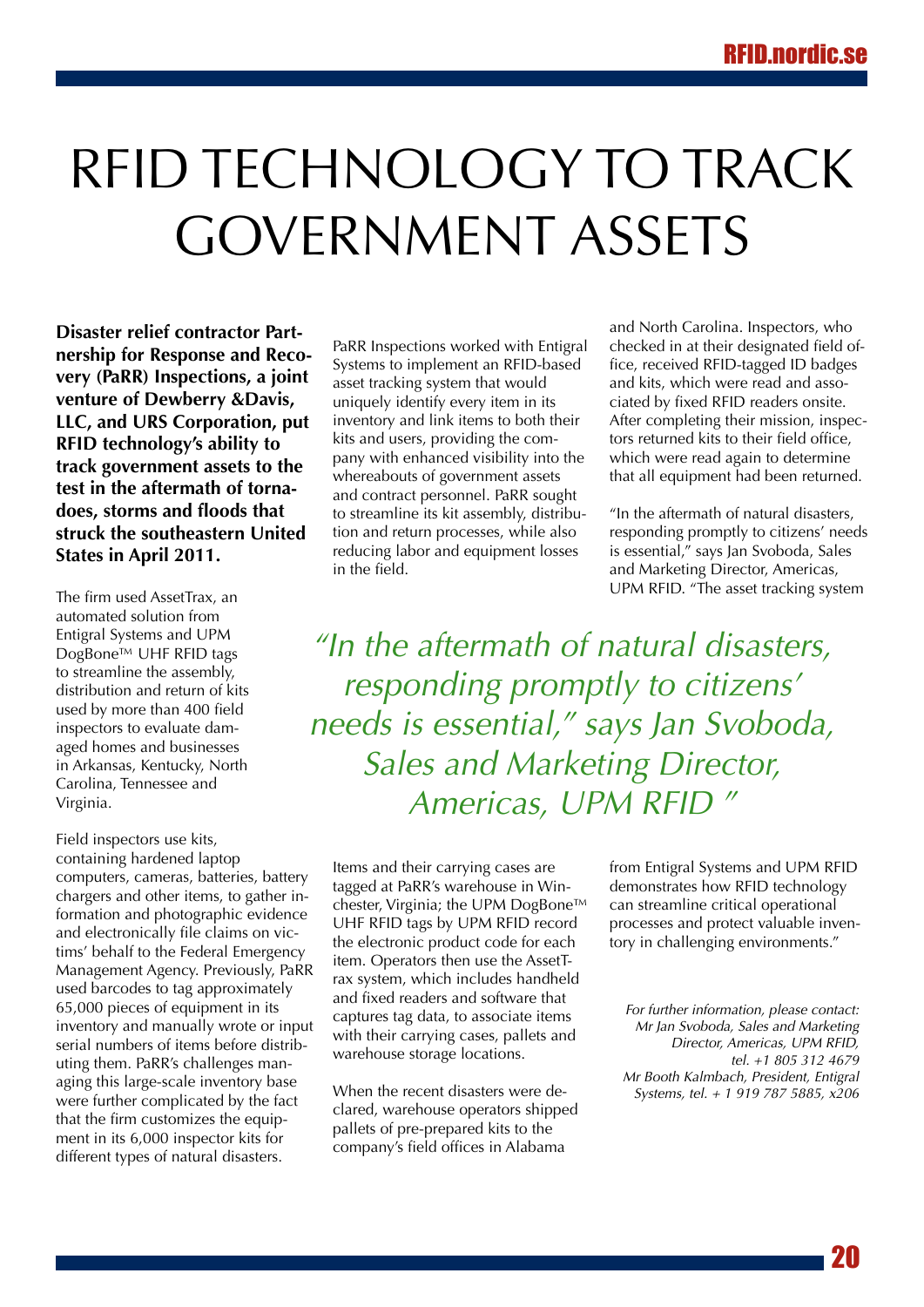<span id="page-20-0"></span>

## Följ utvecklingen av den spännande RFID marknaden Vad har hänt och vad händer?

# BLI MEDLEM I RFID NORDIC

Skicka dina/ditt företags kontaktuppgifter till: [ove.canemyr@trendsetter.se](http://mailto:ove.canemyr@trendsetter.se)

### Mer info på<www.rfidnordic.org>

Medlemskapet koster 7 000:-/år.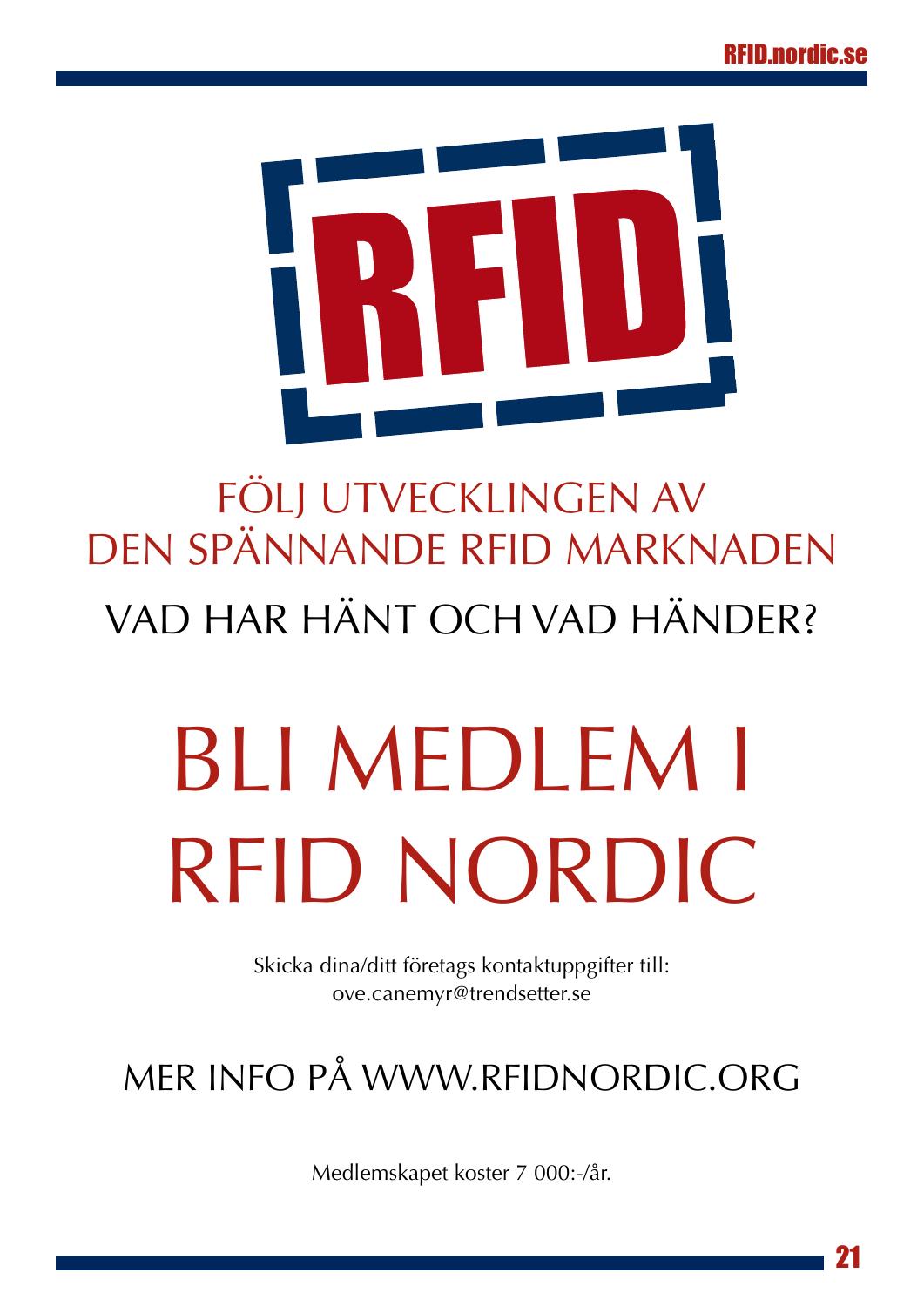### RFID.nordic.se

### <span id="page-21-0"></span>Contact RFID Nordic organisation

*Associated:* **AMC** Bob Forslund Lyckebo, 514 52 Långhem Phone +46 325 406 40 Cell +46 70 289 11 42 bob@amc-hb.se

#### **AMD**

Leif Nordlund +46 8 562 540 61

#### **C ADAGE Solutions**

Juha Rajala Box 10021, 952 27 Kalix Tel 0923 668 81 Fax 0923 668 88 Juha.rajala@adage.se

**F** *samarbete med:* **AIM Denmark**

Arne Rask, ordförande ar@logisys.dk

samt F AIM Europe milagros@aimglobal.org

#### **C**

**AdhTech AB P** eter Nilsson Box 22023 eter innsson Done Tel 042-25 60 21 Mail contact@adhtech.se www.adhtech.se/

#### **C**

**AUTOID EXPERT**  Scandinavia Olle Hydbom

Lars Christers väg 1 224 78 Lund Phone +46 730 80 34 00 olle.hydbom@autoidexpert.se www.autoidexpert.se Uppsala Universitet I.Katardjiev, Avd. för fasta tillståndets elektronik Box 534 75121 Uppsala +46 18 47 17248 ilia.katardjiev@angstrom.uu.se

#### **P**

**Areff Systems AB** Metallgatan 1 372 38 Ronneby Tel +46 455 61 66 00 Mail info@areff.se www.areff.se

#### **P**

**BALLUFF** Arne Pettersson Gamlestadsvägen 2, B19 415 02 Göteborg +46 31-3535503 +46 708 453989 arne.pettersson@balluff.se

#### **P BEAB etikett & system AB**

Box 943, SE-501 10 Borås Besöksadress: Vevgatan 9 Växel: +46 33 29 09 00 Fax: +46 33 29 09 09

**C**

**BnearIT AB** Spantagatan 2 973 46 Luleå  $+46$  920 211 800 anders.hermansson@bnearit.se

#### **U BOLIDEN Mineral AB** Bert-Ove Johansson

Box 85, 982 21 Gällivare
P hone +46 970 735 34 Kjell.h.johansson@boliden.com

#### **C CAPGEMINI**

David Glans Gustavslundsvägen 131, Box 825 161 24 Bromma Mobil 0736 737355 david.glans@capgemini.se

#### **P**

**Civil ID Systems**  Pierre Wincent Box 933, 194 29 Upplands-Väsby Tel +46 8 626 85 60 Pierre.wincent@civilidsystems.com

#### **C CombiQ AB**

Gjuterigatan 9 Science Park 553 18 Jönköping Tel +46 705 74 04 72 torbjorn.birging@combiq.com

#### **P Confidex Ltd**

Torbjörn Andersson Haarlankatu 1, 33230 Tampere, Finland +46 768 530 130 (mobile) +358 10 424 4100 (office) Skype ID: lakselva torbjorn.andersson@confidex.net www.confidex.fi

#### **P C DataFångst Svenska AB**

Brännögatan 9A, 211 24 Malmö Lars Enoksson Mobil +46 709 41 67 87 Lars.enkosson@datafangst.se

#### **C DATEMA**

SolnaStrandväg 98 Mobil: 0730-93 52 01 Tel 08 517 150 86 (00 vx) Fax 08 28 77 05 larry.nilsson@datema.se

#### **C P DELTA Microelectronics**

Claus Meyer Reenberg Sales Manager, Sweden & Norway Venlighedsvej 4, 2970 Hörsholm, Danmark Phone +45 72 19 44 02 Cell +45 24 44 11 86 CMR@delta.dk rfid.madebydelta.com

*I samarbete med:* F Eforum i Standard Postboks 242, 1326 Lysaker Tel 67 83 86 93 post@eforum.no

#### **C Electrona-Sievert AB**

Erik Surén Gårdsvägen 4, 169 70 SOLNA Tel 08 447 31 00 erik.suren@electrona.se

#### **Envirotainer Engineering AB**

Nicholas Martin Lagga, Marma SE-741 93 Knivsta Phone: +46 (0)18 34 73 20 Mobile: +46 (0)765 27 73 20 Fax: +46 (0)18 38 40 33 nicholas.martin@envirotainer.com http://www.envirotainer.com Skype: nicholasatenvirotainer

#### **C ESCS AB**

christer@escs.se Heberg117, 31196 Heberg Besök Skreavägen 5 0346-13075. , 0705088403 www.escs.se

#### **M ExpoIT24**

leif.ewald@expoit24.se +46 70 639 48 34 www.expoit24.se

#### **P FERROXCUBE**

Rolf Lindgren Seminariegatan 29B 752 28 Uppsala Tel +46 18 509 02 40 Mobil +46 70 659 0205 Rolf.lindgren@ferroxcube.com

#### **C FREE2MOVE**

Dan Hellgren Serlingsgatan 7 302 48 Halmstad Tel 035 15 22 60 dan.hellgren@free2move.se

#### **U HANDELSBANKE**

Henrik Sirborg Tegeluddsvägen 31 115 82 Stockholm Mobil 070 - 53 156 34 hesi02@handelsbanken.se

C HENCOL Henrik Östergren Svartviksslingan 23, 167 38 Bromma Tel +46 8 26 91 49 Cell +46 70 733 36 78 info@hencol.se

#### **P HP**

Ulf Syvertsen Gustav lll Boulevard 36 169 85 SOLNA Tel 08 524 910 00 ulf.syvertsen@hp.com

#### **C IDENTEC SOLUTIONS**

Blekingegatan 3 554 48 Jönköping Tel +46 36 13 50 80 Fax+ 46 36 13 51 80 Mobil +46 708-139454 aboman@identecsolutions.com

#### **C IDENTEC SOLUTIONS Norway AS**

(formerly Wtek AS) Skarpengland 4715 ØVREBØ, Norway Phone: +47 38 13 91 53 Fax: +47 38 13 96 91 Mobile: +47 951 16 047 E-Mail: mona@identecsolutions.no Inst. för Designvetenskaper Lunds Universitet Daniel Hellström Phone: +46 46 222 72 30 Cell: +46 730 560 580 Daniel.hellstrom@plog.lth.se

#### **P INTERMEC**

Patrik Fredriksson Vendevägen 85 B 182 91 Danderyd Tel 08 622 06 53 patrik.fredriksson@intermec.com

*I samarbete med:*

#### **F Kompetansenettverket efo-RUM I STANDARD NO** August Nilssen
Prosjektleder

Mobil: 90140566 www.eforum.no

#### *I samarbete med:*

Tlf dir: 67838689

#### **F KTH Information and
Communcations Technology** LI-Rong Zheng

Box Elctrum 229 164 40 Kista +46 8 790 4104 lirong@imit.kth.se

**C** = Consultant **P** = Producer **U**= User **F** = Federation **M**=Media

#### **C**

**LEARNINGWE** Cylindervägen 18 Box 1113, 131 26 NACKA STRAND +46 70 332 84 70 gunnar.ivansson@learningwell.se

#### **P Logopak Systems AB**

Lilla Bommen 1 SE-411 04 Göteborg Tel 0 31 - 700 12 30 mobile: 0709 - 67 84 70 fax: 031 - 15 12 01 mail: LThuring@Logopak.se web: www.logopak.se

#### **C Malm Logistics**

Johan Malm +46 769 41 48 40 johan.malm@malmlog.se

#### **P MECTEC Elektronik AB**

Joachim Holgersson Agnesfridsvägen 189 S-213 75 Malmö Tel 040 689 25 01 (Direct) Mobil 070 354 75 01 (Mobile) Växel 040 689 25 00 (Switchboard) Fax 040 689 25 25 (Fax) joachim.holgersson@mectec.se www.mectec.se

#### **C**

*Associated:* Björn Söderberg Mobil 073 805 09 00 bjorn.soderberg@gmail.com

#### **M MENTOR ONLINE**

Lars Nordmark Tel 042 490 19 17 Fax 042 490 19 99 Mobil 0709 75 99 42 Mats.b@mentoronline.se

#### **P MOTOROLA EN Mobility**

Jonas Folkesson Solna Strandväg 78, 171 26 Solna +46 8 445 29 23 Mobil +46 733 35 29 23 Jonas.Folkesson@motorola.com

#### **P NORDICID**

Miia Kivela Alexander Aminoff Myllyojankatu 2A 24100 SALO, Finland Tel +358 2 727 7700 miia.kivela@nordicid.com alexander.aminoff@nordicid.com

#### **P OBERTHUR TECHNOLOGIES Sweden AB**

Torjörn Noré Färögatan 7, 164 40 KISTA Tel +46 8 658 75 00 t.nore@oberthurcs.com

*I samarbete med:*

#### **F ODETTE**

Sten Lindgren Karlavägen 14, Stockholm Tel +46 8 700 41 20 Sten.lindgren@odette.se

#### **P OPTICON**

Henrik Sittkoff Spjutvägen 5, Hus C 175 61 Järfälla Tel +46 8 585 485 60 henrik@opticon-sensors.se **>>**